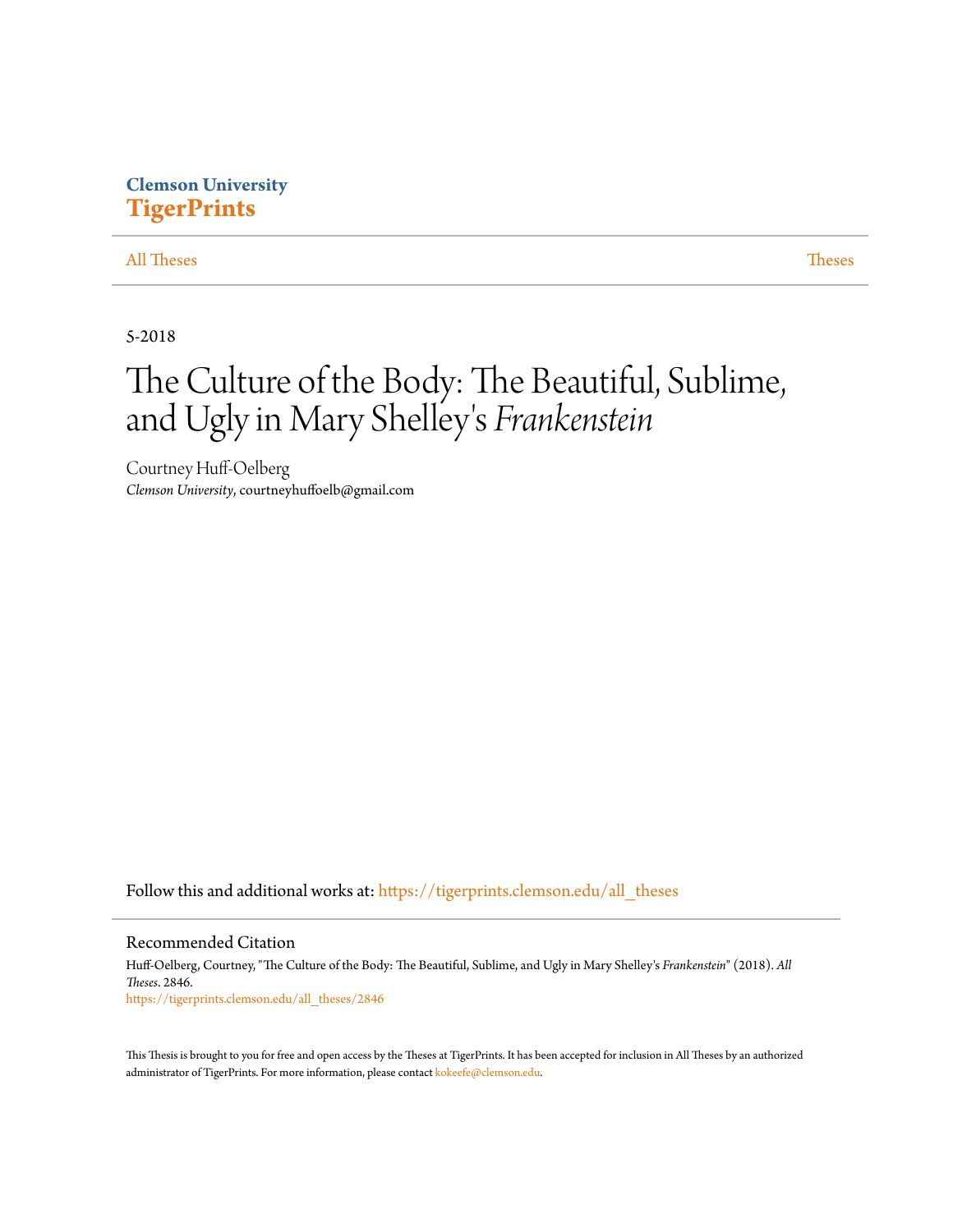## THE CULTURE OF THE BODY: THE BEAUTIFUL, SUBLIME, AND UGLY IN MARY SHELLEY'S *FRANKENSTEIN*

A Thesis Presented to the Graduate School of Clemson University

In Partial Fulfillment of the Requirements for the Degree Master of Arts English

> by Courtney Huff-Oelberg May 2018

Accepted by: Dr. Erin Goss, Committee Chair Dr. Jillian Weise Dr. Brian McGrath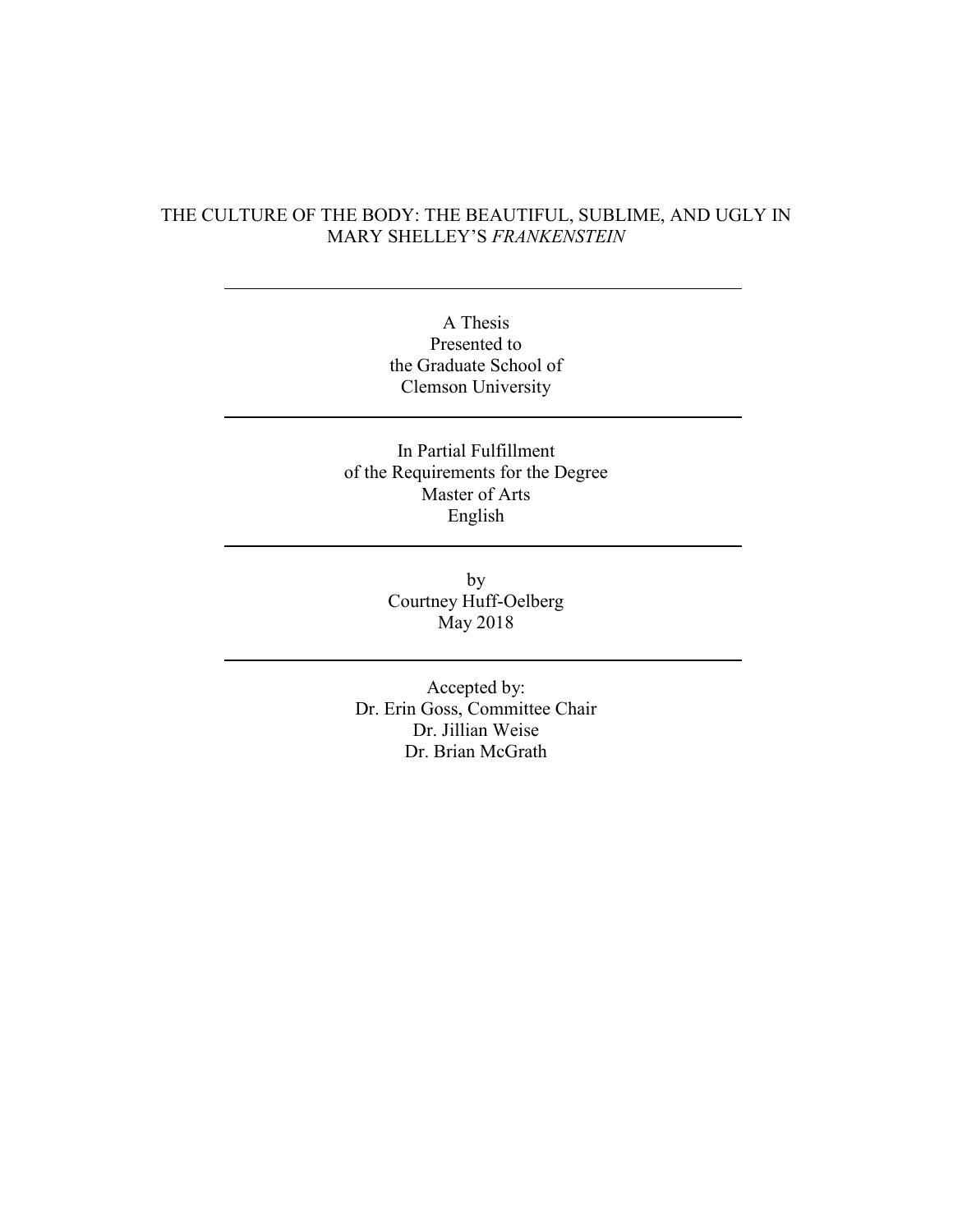### ABSTRACT

This thesis uses Edmund Burke's concepts of the sublime and beautiful to consider social categories within *Frankenstein*. Reading the creature as excluded from the aesthetic categories of the sublime and the beautiful, the thesis locates Frankenstein's creation within a category all its own: the ugly. Since the creature is clearly left out of the category of the beautiful, one might imagine he could be comprehended under the classification of sublimity; however, he actually produces horror and disgust. The final section reads the creature's label as ugly as a reflection on the classifications of the beautiful and the sublime. Looking at representations of beauty and sublimity in the novel, the thesis shows that the rejection, violence, and abuse towards the creature throughout *Frankenstein* reflects the structural boundaries that keep bodies deemed unacceptably different from participation in a social world.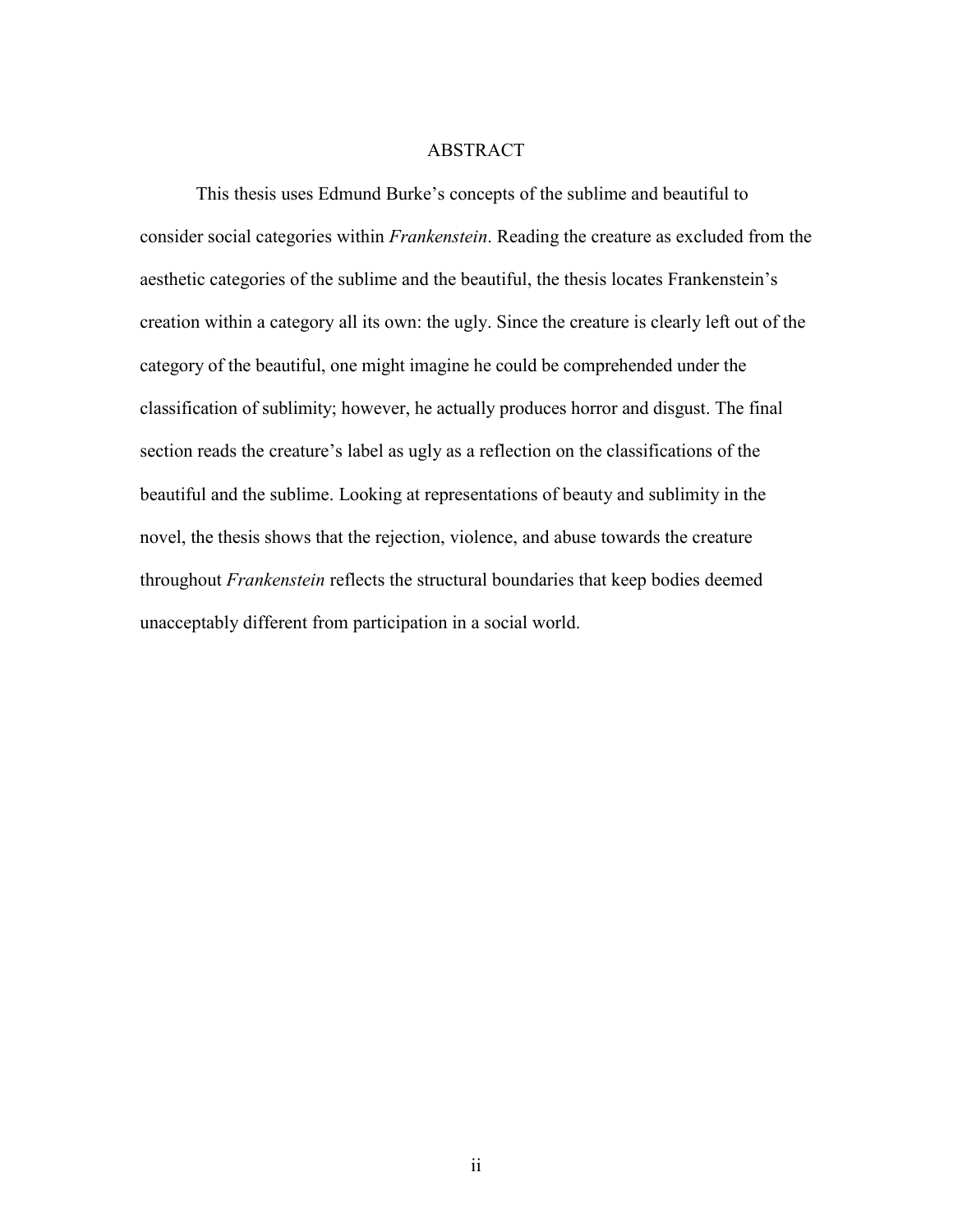## DEDICATION

To my grandfather, my idea of beautiful. To the soul who continues to wander this earth watching over us. To one of the people who made me who I am today. You are loved though you are lost. You remain my inspiration, my guardian angel, and my heart and soul. I love and miss you every moment of every day. Thank you, Grandpa. Until we meet again.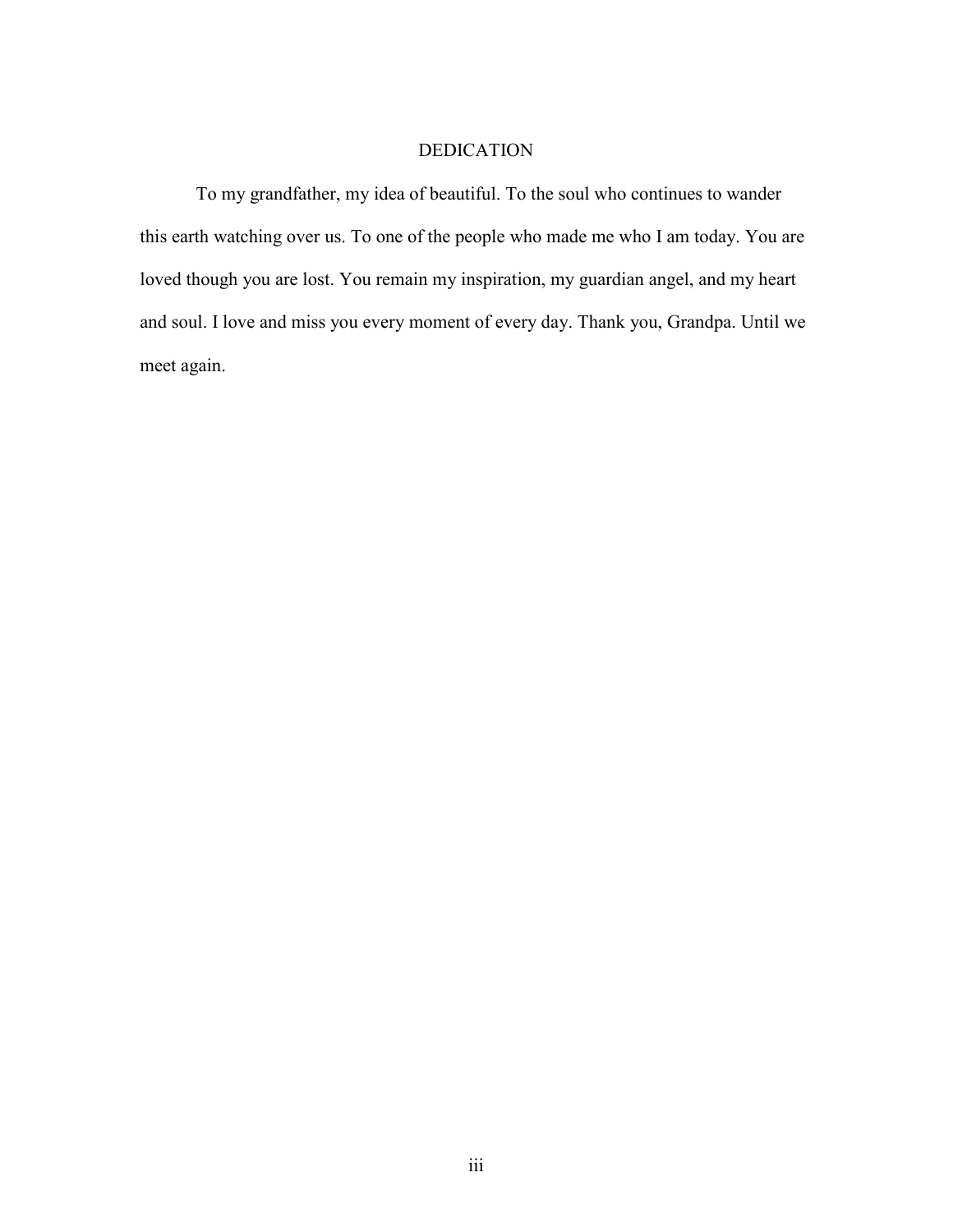### ACKNOWLEDGMENTS

Many thanks, of course, to my committee chair, Dr. Erin Goss. Thank you for your continual support, enthusiasm, detailed feedback, and patience with the entire process. Your mentorship and enthusiasm for all subjects inspires me in many ways. I would also like to thank Dr. Weise and Dr. McGrath for advising me and providing me with additional tools to help me through this process.

I'm also immensely grateful to the other professors who have taught me during my time here at Clemson University. You have all challenged me, encouraged me, and shown me how to continue shape my own identity as a student and scholar. You have also taught me not only new ways of writing but also new ways of thinking.

I also want to thank my close friends that have been with me through this journey. Thank you to Carley Robertson, Keith Seichrist, Gabby Nugent, and others in the MAE and MAPC cohorts. Your support has been more important than you could know. Thanks for never doubting for a moment that I could do this and for talking me through many stressful moments.

Most importantly I want to thank my family. My mother who centers me and provides me with all the inspiration I need. Your countless supportive talks encouraged me when I needed them the most.

Thank you to my father who supports me in everything I do and allows me to follow my dreams no matter what they may be.

Finally, to my grandmother. You continue to think about everyone before yourself and live for your family. Your tenacity throughout life encourages me to chase all my

iv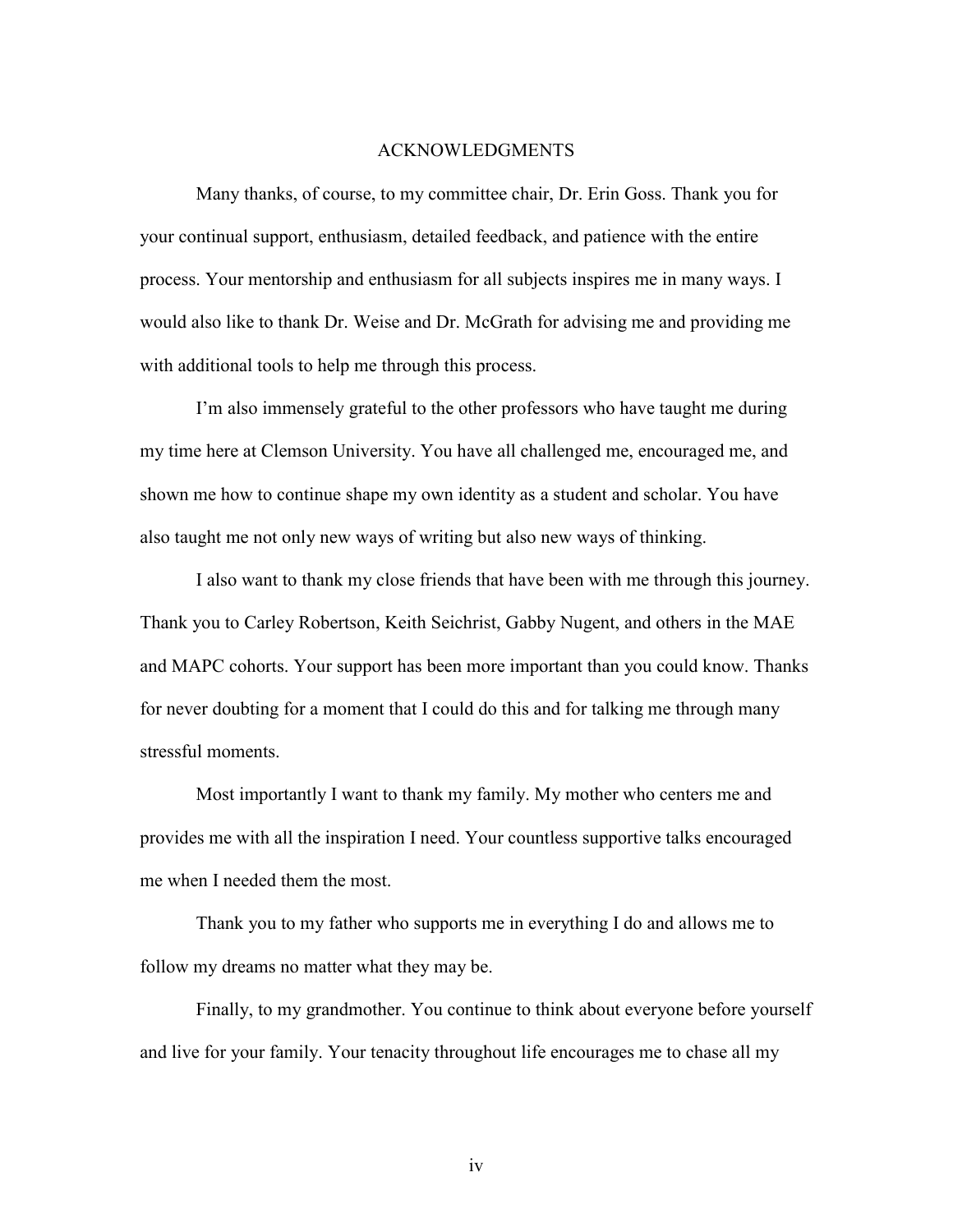hearts desires and live life to the fullest. Thank you for all that you are and all that you do.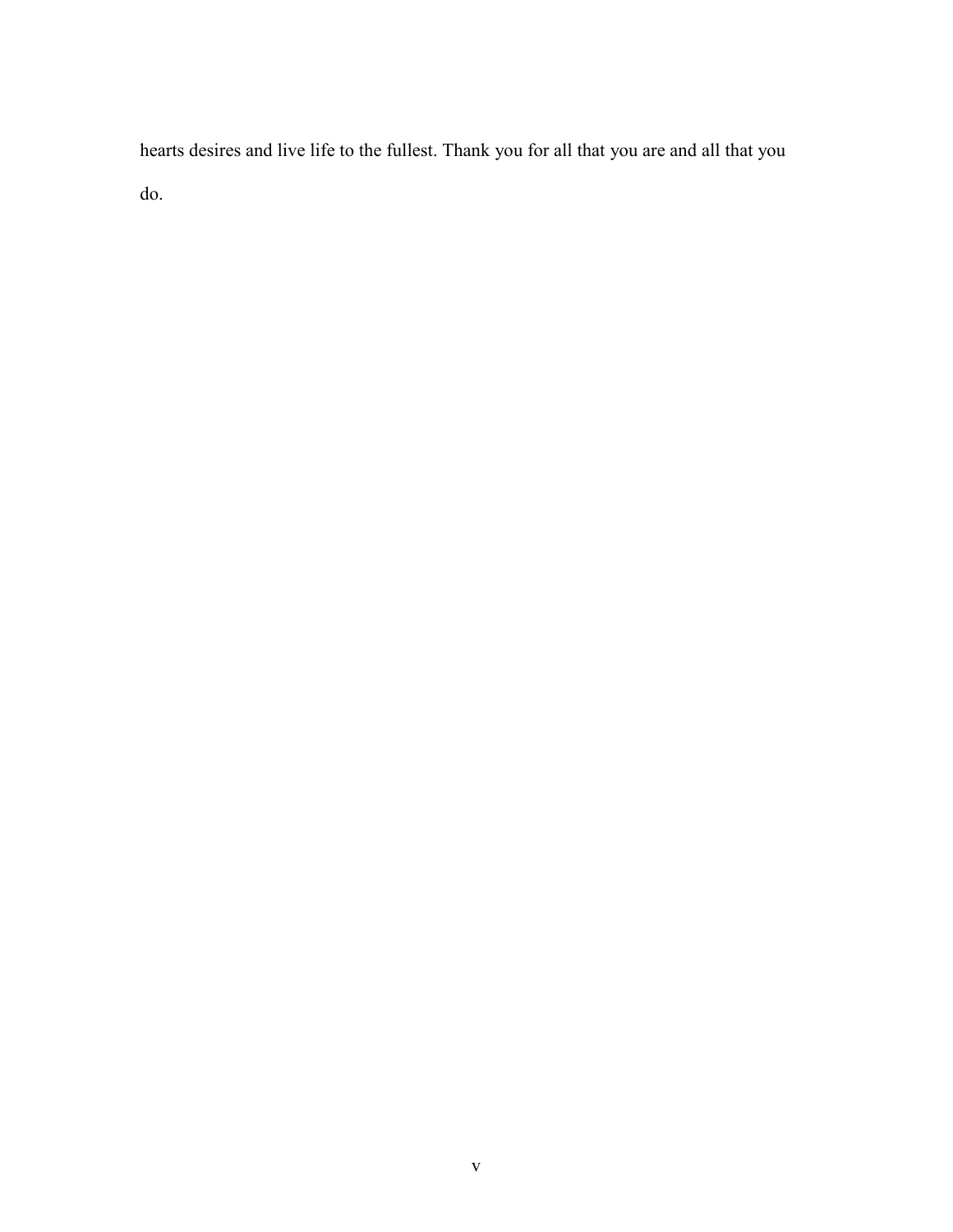## TABLE OF CONTENTS

|                |                                                | Page |
|----------------|------------------------------------------------|------|
|                |                                                |      |
|                |                                                |      |
|                |                                                |      |
|                |                                                |      |
| <b>SECTION</b> |                                                |      |
| $\mathbf{I}$   |                                                |      |
| II.            |                                                |      |
| III.           |                                                |      |
| IV             | EXILED FROM BEAUTY AND SUBLIMITY: THE UGLY  16 |      |
| V.             |                                                |      |
|                |                                                |      |
|                |                                                |      |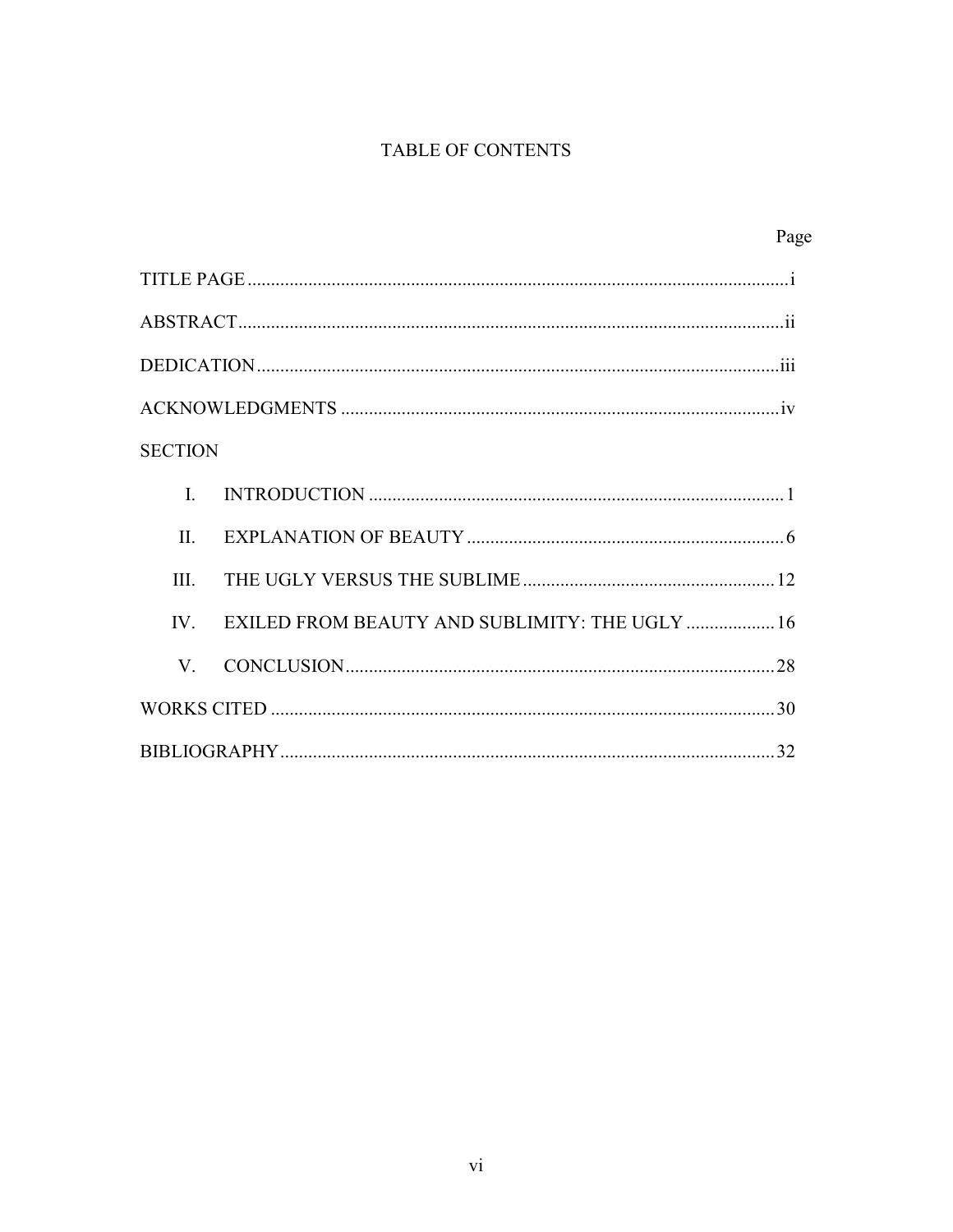### **INTRODUCTION**

Ugliness is often defined in opposition to beauty. This definition of ugliness, however, provides little understanding of the experience of encountering it. In *Frankenstein*, the creature's<sup>1</sup> monstrosity is inseparable from his perceived ugliness. The creature is undeniably identified as ugly, but why is he considered ugly and what does his ugliness mean? While ugliness is an aesthetic category it is also a cultural and social one, and *Frankenstein* offers a way to consider not only the aesthetic but also the social and cultural aspects of what constitutes the ugly. This thesis explores ugliness through the lens of Edmund Burke's aesthetic categories of beauty and sublimity, showing the way that these aesthetic categories determine the social world that the creature attempts to occupy but from which he is consistently excluded.

Denise Gigante's "Facing the Ugly: The Case of 'Frankenstein'" describes ugliness as "that which disgusts; and it disgusts because it 'insists'" (Gigante 577). She explores ugliness as a highly embodied, interpersonal experience that implicates the person who sees and recognizes ugliness as much as it involves the ugly person. She states that ugliness in *Frankenstein* is less of an aesthetic experience than a question of survival. For Gigante, the creature embodies "the repressed ugliness at the heart of an elaborate symbolic network that is threatened the moment he bursts on the scene, exposing to view his radically uninscribed existence" (567). Gigante's essay addresses not just monstrosity, but the ugliness that precedes and predetermines monstrosity.

 $\overline{a}$ 

<sup>&</sup>lt;sup>1</sup> In using the word creature, I am taking the name, which he is given in the novel, and using it as a way to discuss him as a character. Among scholars who discuss *Frankenstein*, it is common to use "creature" and it is the only name given to him that does not have a derogatory connotation.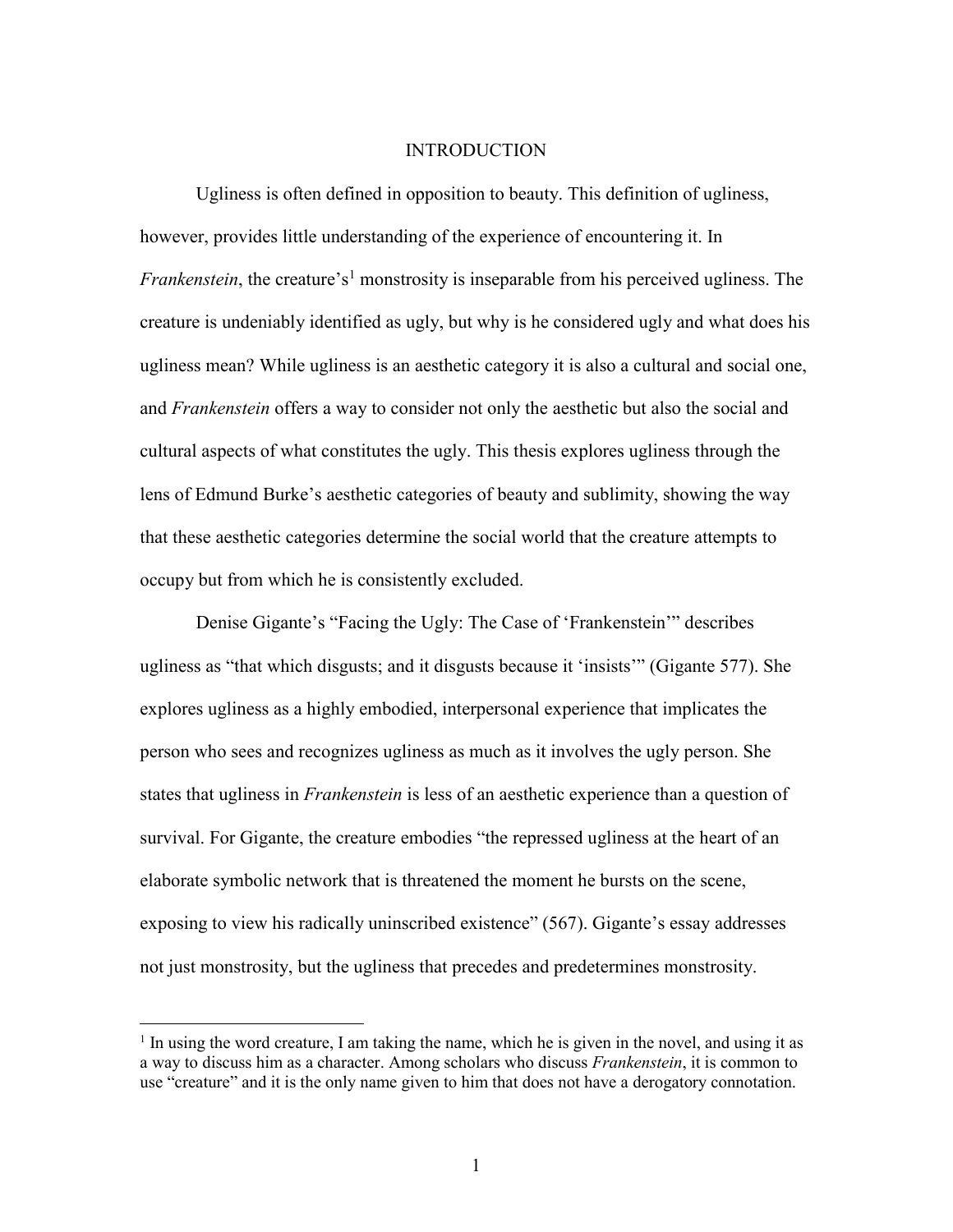Gigante argues that *Frankenstein*'s creature is not in fact deformed but is ugly; deformity and ugliness are not interchangeable terms. The ugly, Gigante concludes, threatens to consume and disorder its subject as "the absolute other of the system" (583). While Gigante's examination of beauty and ugliness provides an in depth look into encountering ugly bodies, this thesis pushes further by exploring the social and cultural implications of ugliness found exclusively in the creature's isolation from the already established social categories. It is more than merely the creature's appearance that defines him. His ugliness is perpetuated by the social culture to which he does not have access.

In Mary Shelley's *Frankenstein,* ugliness disrupts social categorization. The creature's ugly body is a stigmatized<sup>2</sup> body excluded from respective social categories. The creature's body is unable to be classified into a social category; consequently, the creature comes to realize his exclusion after being rejected by numerous characters. By looking at the creature's rejection, further implications can be drawn about bodies and social classifications: "[the] body provides insight into the fact that all bodies are socially constructed—that social attitudes and institutions determine far greater than biological fact the representation of the body's reality" (Siebers 737). Analyzing how the creature's body is viewed illuminates the fact that the creature is brought into a world where he is not beautiful or sublime and is never allowed access to either category. Access to these categories is the basis for social acceptance, and the creature's access would mean

 $\overline{a}$ 

<sup>&</sup>lt;sup>2</sup> Disability studies scholars define stigmatization as "occur[ing] only when the social control component is imposed, or when the undesired differentness leads to some restriction in physical and social mobility and access to opportunities that allow an individual to develop his or her potential" (Coleman-Brown 155).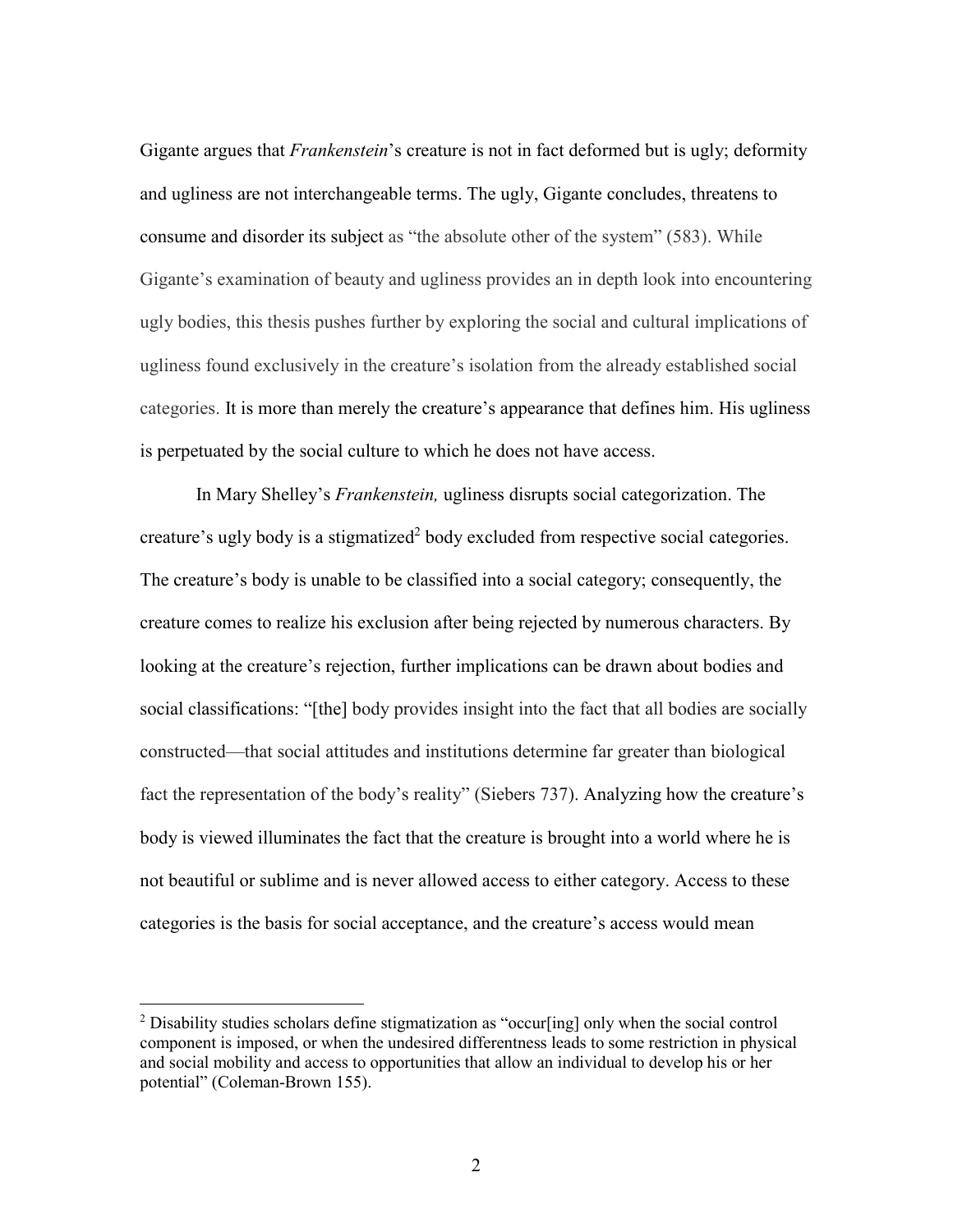reworking the novel's social classifications. Consequently, in order for the creature to gain access to the categories, he must provoke feelings or passions associated with the sublime or beautiful; however, upon creation, the creature is unable to do so because he defies traditional body standards and subsequently disrupts the social order. The standards outcast the non-aesthetically pleasing and therefore, the creature threatens the existence of the beautiful and sublime categories that rely on these body standards to maintain order through classifications. These classifications are then used by observers to categorize the beautiful and the sublime while also isolating the ugly. Since the creature is a singular being, his ugliness is determined because of his failure to be conceptually classifiable. Thus, it is the creature's failure to function in these categories that shows the absurdity of social categorization.

Although Victor has a connection to the domestic and the beautiful, first through his mother Caroline then through Elizabeth, his efforts to create a beautiful being ultimately fall short. Accordingly, the description upon the creation of the creature reveals Victor's initial intentions to create something that could be considered beautiful, but ultimately becomes something ugly:

His limbs were in proportion, and I had selected his features as beautiful. Beautiful! Great God! His yellow skin scarcely covered the work of muscles and arteries beneath; his hair was of a lustrous black, and flowing; his teeth of a pearly whiteness; but these luxuriances only formed a more horrid contrast with his watery eyes, that seemed almost of the same colour as the dun white sockets in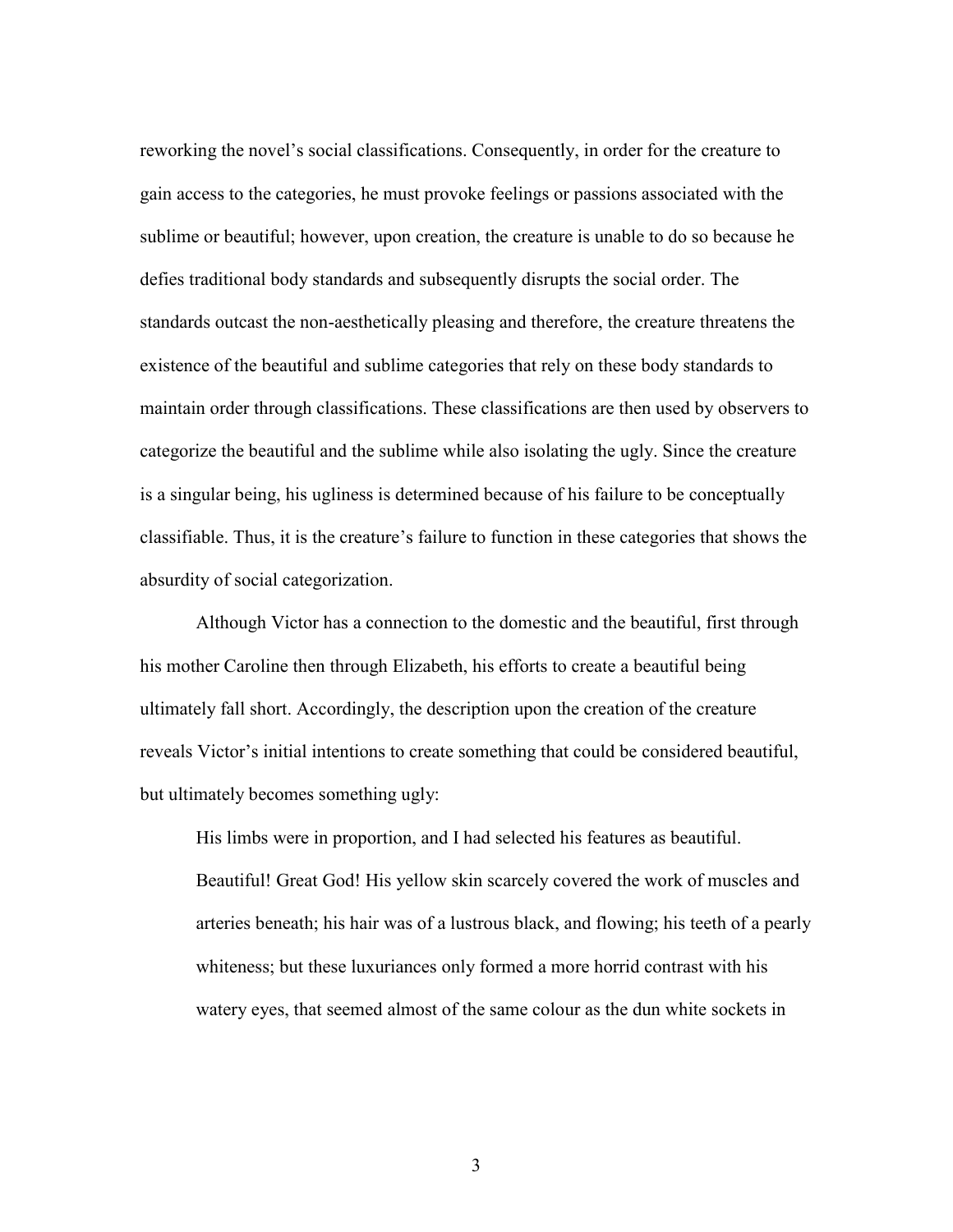which they were set, his shrivelled complexion and straight black lips. (Shelley 35)

Victor's desire for the creature to have beautiful features fails, resulting in the creature's ugly "watery eyes" and "straight black lips" (35). Additionally, though "his hair was of a lustrous black, and flowing," something that could be understood to be beautiful becomes something ugly. Acknowledging the creature's imagined beauty further speaks to his ultimate consideration as a being outside the social system. Since the creature is a singular being, his ugliness cannot fit into existing social structures. The creature's animation, then, exposes the illogicality of the social categories:

the beauty of the whole can arise only from a pure vital principle within, to which all subordinate parts and limbs will then conform. The parts, in a living being, can only be as beautiful as the animating principle which organizes them, and if this 'spark of life' proceeds, as it does in Victor's creation from tormented isolation and guilty secrecy, the resulting assembly will only animate and body forth that condition and display its moral ugliness. (Baldick 175)

Victor deliberately selects the creature's features to be beautiful, but his intentions originate from "tormented isolation and guilty secrecy" (175). This "tormented isolation" (175) can be seen early in the novel during Victor's childhood as well as while he is in college at Ingolstadt. Victor's self-inflicted isolation, in turn, transfers to his creation and constructs the creature's ugliness. The established social constructions do not have room for representations of ugliness; therefore, the creature's ugliness becomes a placeholder and not a derogatory description. His ugliness results from his inability to be classified as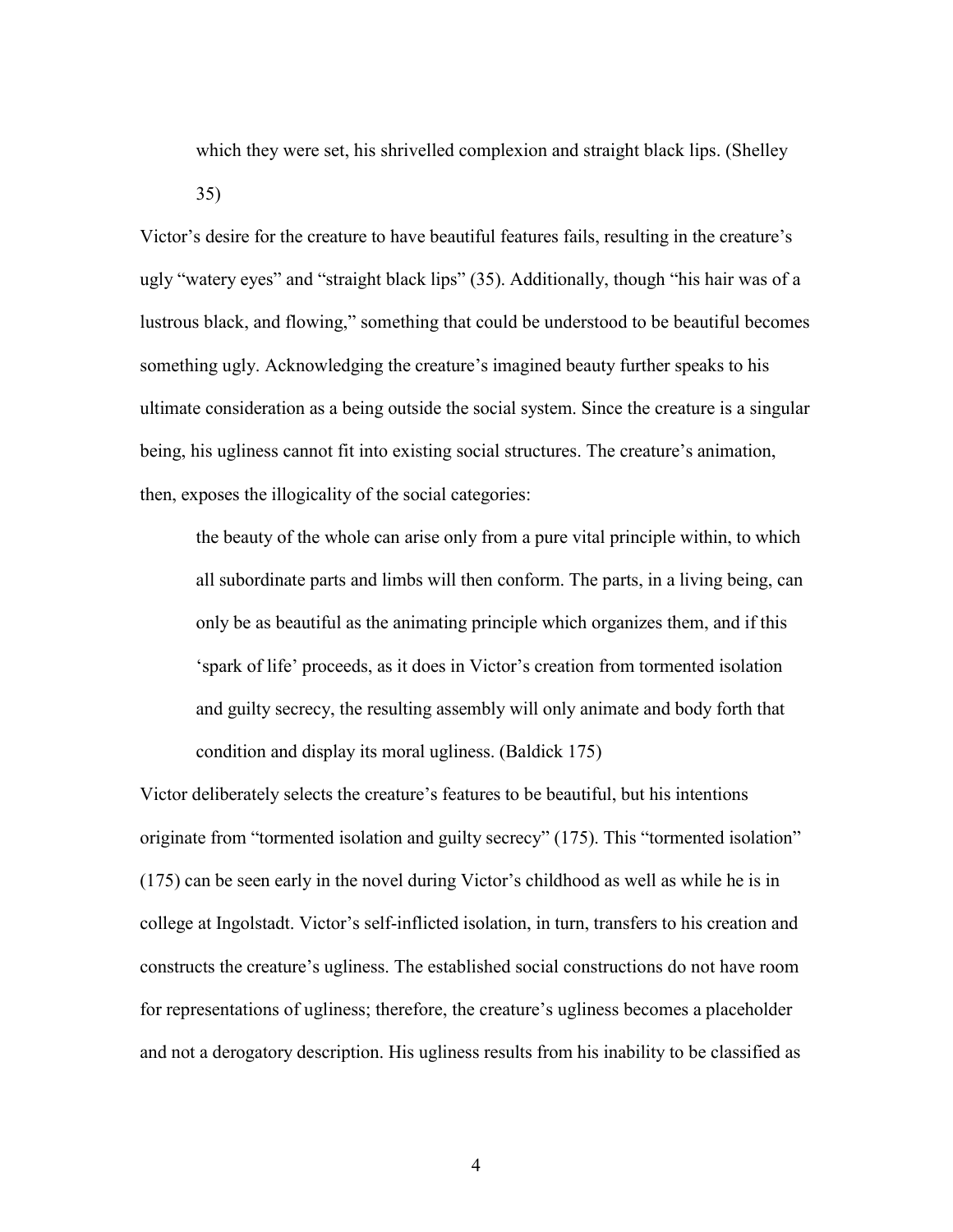beautiful or sublime because he does not inspire the passions associated with either category. The observers who define the creature's body as ugly present him as a different being from the other characters within the novel in an attempt to protect social order. The novel's already socially categorized characters are threatened by the different being that the creature represents. Furthermore, the creature turns into an example of how ugliness is treated in a society defined by beauty. However, the creature belongs in a new category only defined by himself because he is unclassifiable. While the beautiful and sublime categories work together, the creature does not meet the qualifications to be included in either category. Consequently, the creature's inability to function as beautiful or sublime forces him into isolation.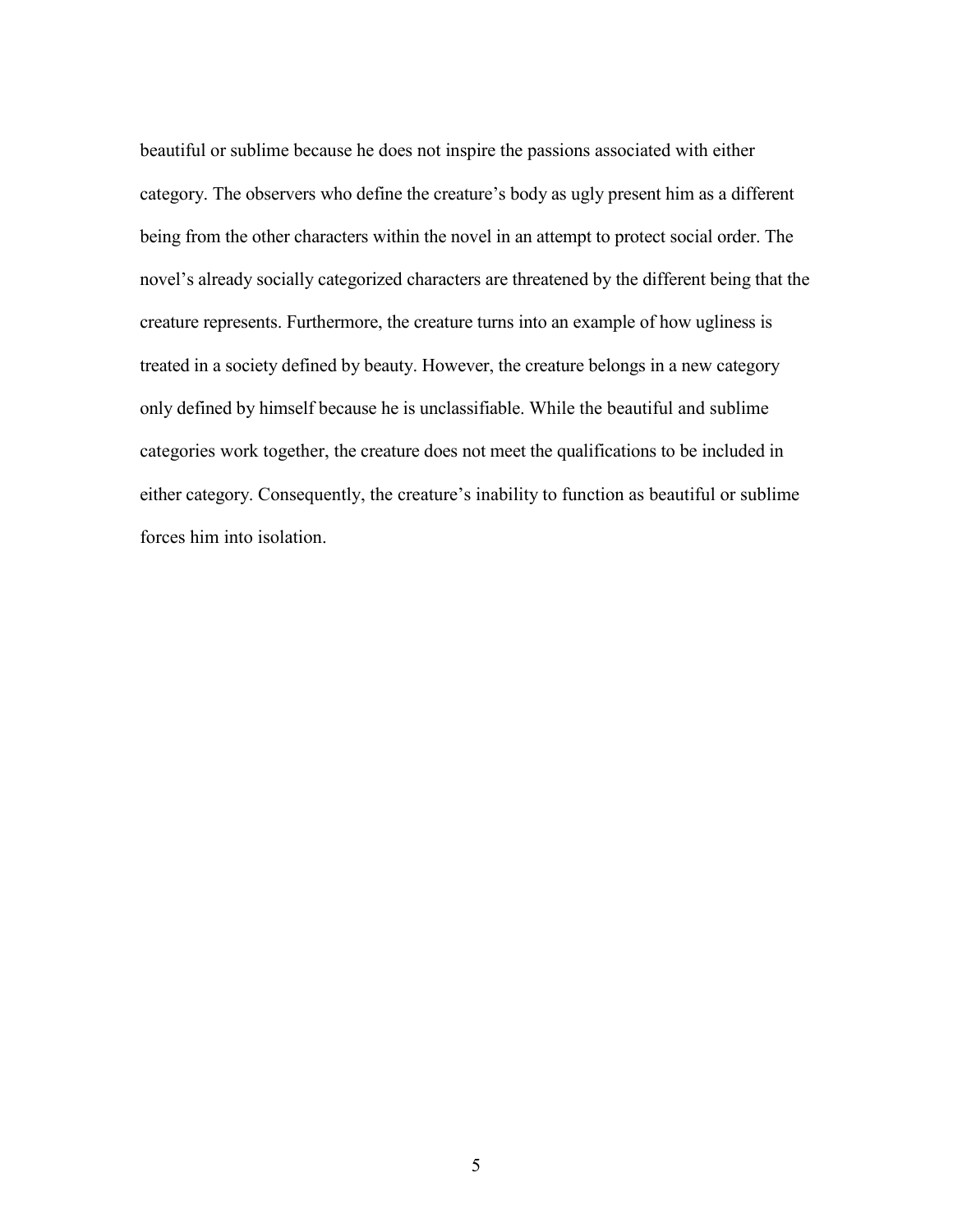### EXPLANATION OF BEAUTY

The rejection the creature experiences comes from traditional beauty classifications. Beautiful objects, in order to be categorized as such, must meet standards agreed upon by observers. According to Edmund Burke, beauty is "that quality, or those qualities in bodies by which they cause love, or some passion similar to it"  $(112)$ . These qualities are represented in the novel's female characters. Specifically, the value placed on beauty is clear in Victor's mother Caroline, his father's choice of a bride, and in the description of Elizabeth upon her adoption. When discussing her, Victor describes Elizabeth in relation to her beauty: first, her childhood beauty, and then her womanly beauty. It is obvious that there is a value of acceptance and inclusion based upon beauty, evident in Elizabeth's adoption by Caroline and her treatment throughout the novel. Addressing the value placed upon beauty expounds the creature's lack of beauty. By using multiple characters, Shelley "defends, and yet skeptically attacks, domestic and social tranquility" (Bowerbank 419). Beauty and domestic depictions in *Frankenstein* emphasize the importance of the order that the social categories establish. Seemingly innocent and fragile female characters, Caroline, Elizabeth, and Justine, portray the beautiful and beloved objects that function to define the beauty category.

The beautiful, elite bourgeois that Caroline Frankenstein represents contrasts starkly with the creature's "dull yellow eye," "dun white sockets," and "straight black lips" (Shelley 35). While Caroline is perceived through the passions associated with beauty by multiple observers, the creature also identifies Caroline as the standard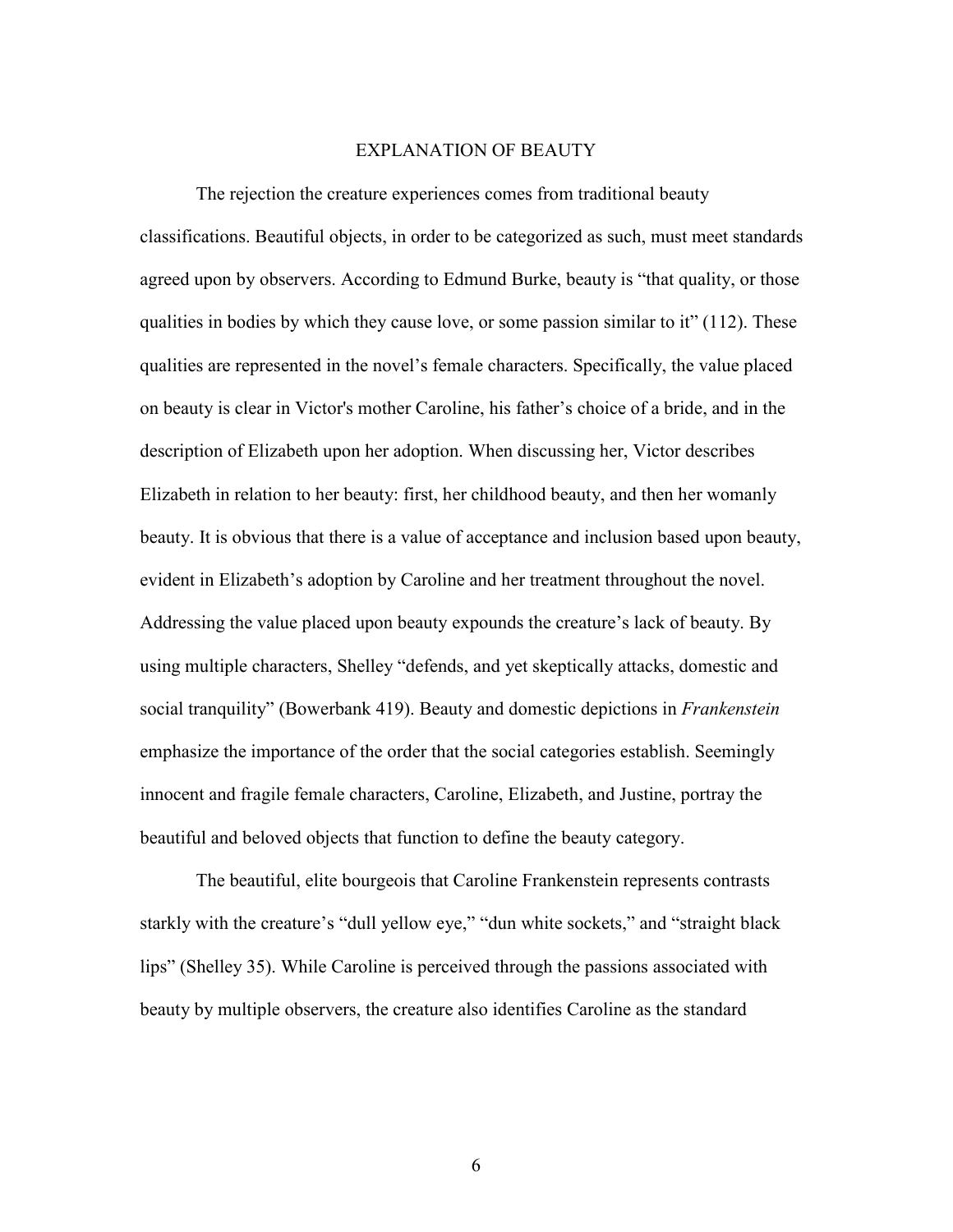beautiful woman. Looking at a portrait that young William Frankenstein possesses, the creature aligns Caroline's beauty against his own ugliness:

As I fixed my eyes on the child, I saw something glittering on his breast. I took it; it was a portrait of a most lovely woman. In spite of my malignity, it softened and attracted me. For a few moments I gazed with delight on her dark eyes, fringed by deep lashes, and her lovely lips; but presently my rage returned; I remembered that I was forever deprived of the delights that such beautiful creatures could bestow and that she whose resemblance I contemplated would, in regarding me, have changed that air of divine benignity to one or expressive of disgust and affright. (100)

Her "dark eyes," "deep lashes," and "lovely lips" present a stereotypical beautiful woman. Beauty, for the creature, produces both dismay and comfort because it is in this moment of beauty's recognition that he also recognizes his own ugliness. He understands he should benefit from beauty and, for a while, thinks he can have it but then comes to realize that he will never get to possess beauty. The creature also knows he will never be able to evoke the feelings that beauty produces in an observer. He recognizes his exclusion from the comforts that beauty produces: "I was for ever deprived of the delights that such beautiful creatures could bestow" (100). The ugly, poor, and neglected creation is unique because he does not receive affection from beautiful beings.

The gendered dichotomy in the novel, thus, creates the ideal feminine beauty. In *Frankenstein's* domestic situation, Shelley gives us multiple representations of beauty. The very family that Shelley sets forth as the embodiment of beautiful perfection reproduces the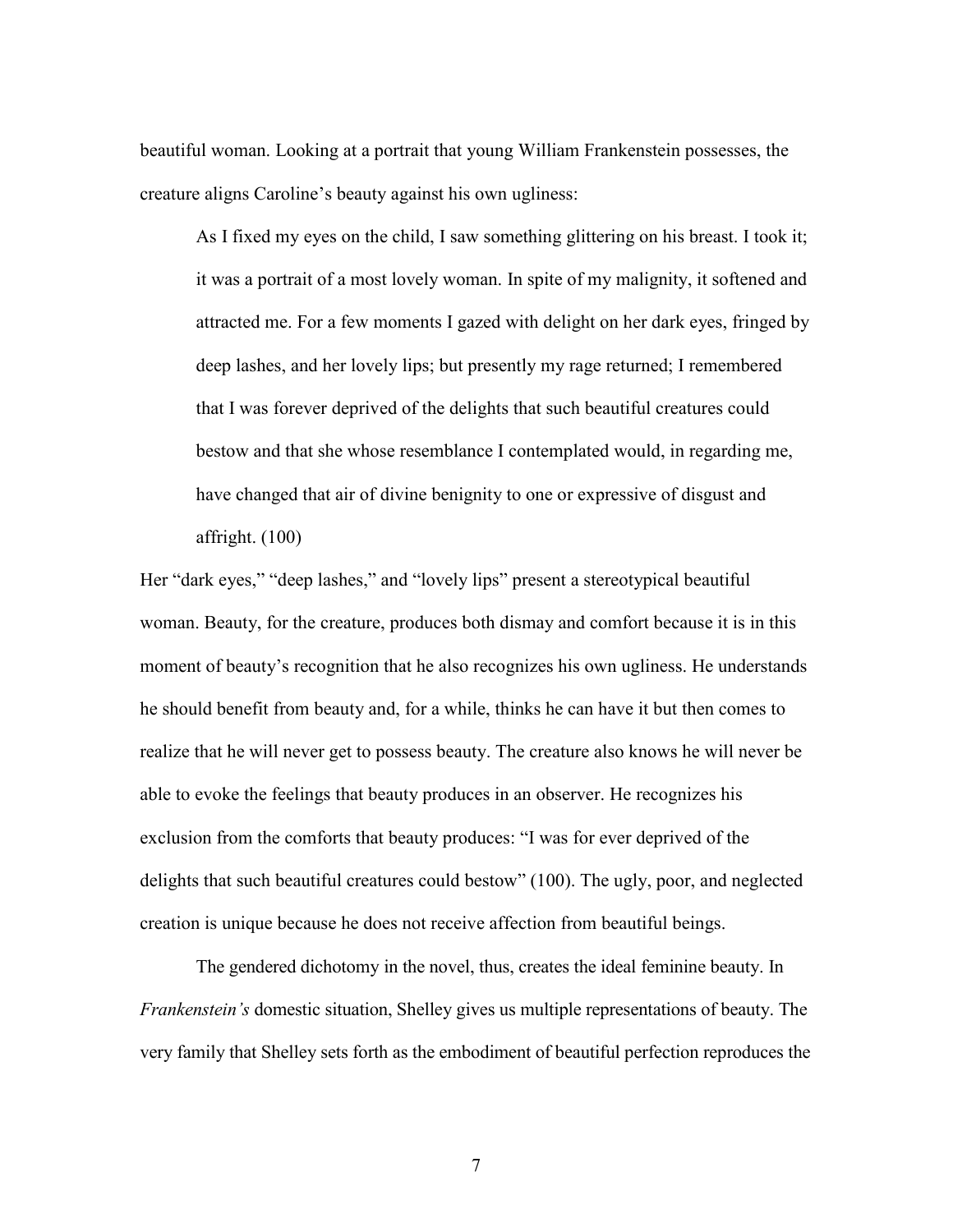reliance on beauty to maintain social order. The ideal beauty label forces Caroline to submit herself to the care and control of her husband, and gives Victor his "pretty present," (21) Elizabeth, to perpetuate domestic perfection. Both women yield not only their autonomy, but also their lives for "domestic affections" (40). These affections link only with the domestic and women's role within the sphere.

The ideal woman's role is ultimately a subjugated role, a woman whose needs are ignored in favor of the people around her. Victor describes Elizabeth's character as being someone who "was at the time the most beautiful child" and "possessed an attractive softness" (20). While many characters are described by their beauty, Elizabeth embodies the pinnacle of beauty; however, Elizabeth's beauty comes from her ability to become Caroline's reincarnation: "I have often heard my mother say, that she was the most beautiful child she had ever seen, and showed signs even then of a gentle and affectionate disposition" (20). Her ability to be subjugated and fit the beauty standard carries more importance than anything else. Caroline recognizes that Elizabeth conforms to these beautiful standards and will make a respectable wife for Victor. Elizabeth's beauty, in relation to her promising domestic capabilities, makes her attractive to Victor who explains:

She was docile and good tempered, yet gay and playful as a summer insect. Although she was lively and animated, her feelings were strong and deep, and her disposition uncommonly affectionate. No one could better enjoy liberty, yet no one could submit with more grace than she did to constraint and caprice. Her imagination was luxuriant, yet her capability of application was great. Her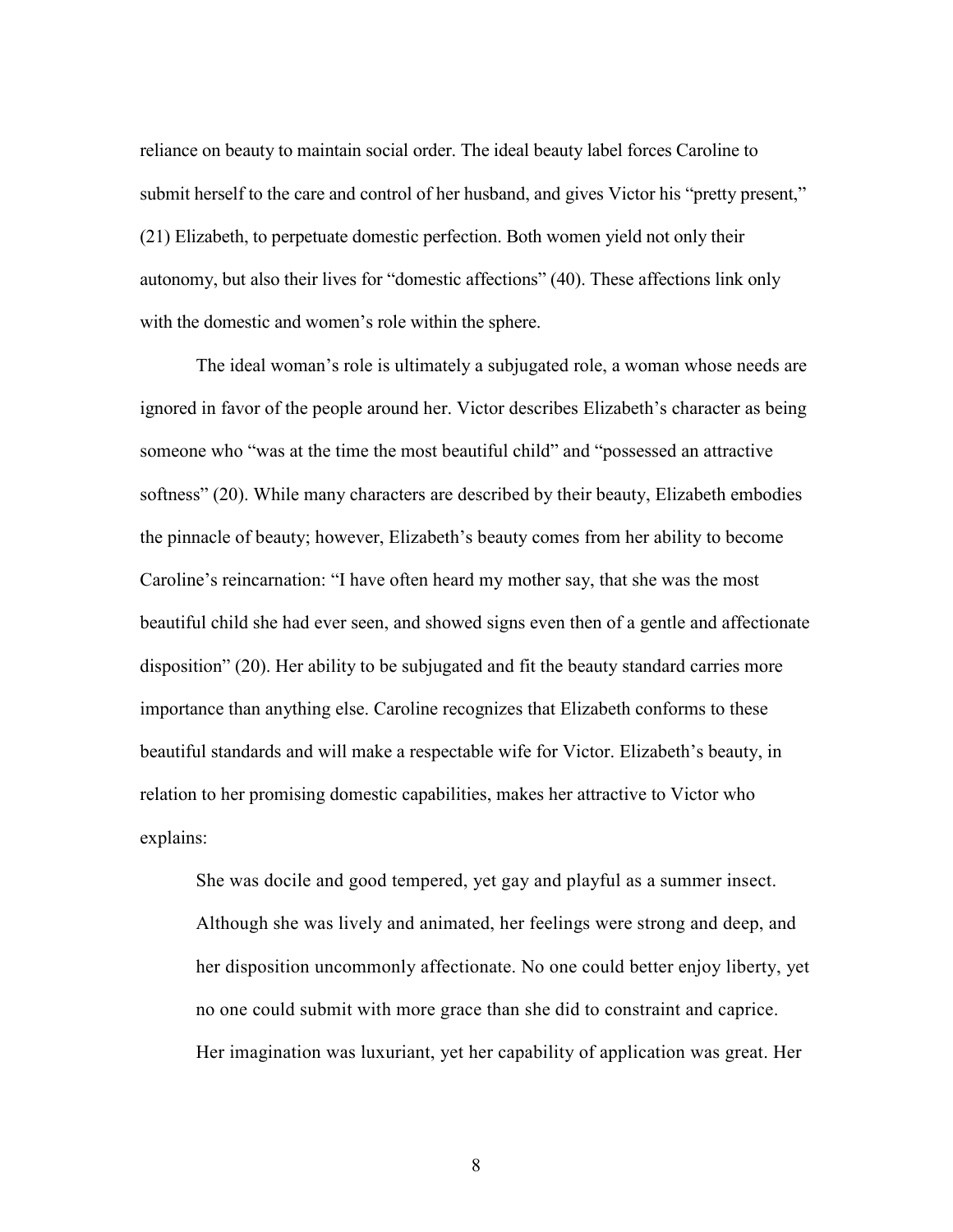person was the image of her mind; her hazel eyes, although as lively as a bird's, possessed an attractive softness. Her figure was light and airy; and, though capable of enduring great fatigue, she appeared the most fragile creature in the world. While I admired her understanding and fancy, I loved to tend on her, as I should on a favourite animal; and I never saw so much grace both of person and mind united to so little pretension. (20)

Elizabeth models traditional feminine characteristics: she is beautiful, sweet, and nurturing. After Elizabeth's initial portrayal as "the most beautiful child" (20), her character never really develops. In fact, her appearance defines her; therefore, Elizabeth functions as the novel's ideal feminine representative that will stifle itself for other's benefit. Victor sees that people love Elizabeth for her beauty, which also becomes the reason he loves her. To him, she is "the most fragile creature in the world" (20). Moreover, beauty derives from fragility. Elizabeth is "docile and good tempered" (66), yet "gay and playful" (66); these seemingly paradoxical qualities underscore Elizabeth's role as the model woman whose sole duty concerns tending to her husband and family.

Justine, like Elizabeth, also becomes another Caroline figure. Justine is, like the other women, an ideal beauty who is domesticated, virtuous, passive, and devoted to others. Due to the fact that she is a beautiful woman, she takes on the burden that society deems she must. By framing Justine for William's murder, the creature turns her into an inactive, docile victim of beauty:

I left the spot where I had committed the murder, and was seeking a more secluded hiding-place, when I perceived a woman passing near me. She was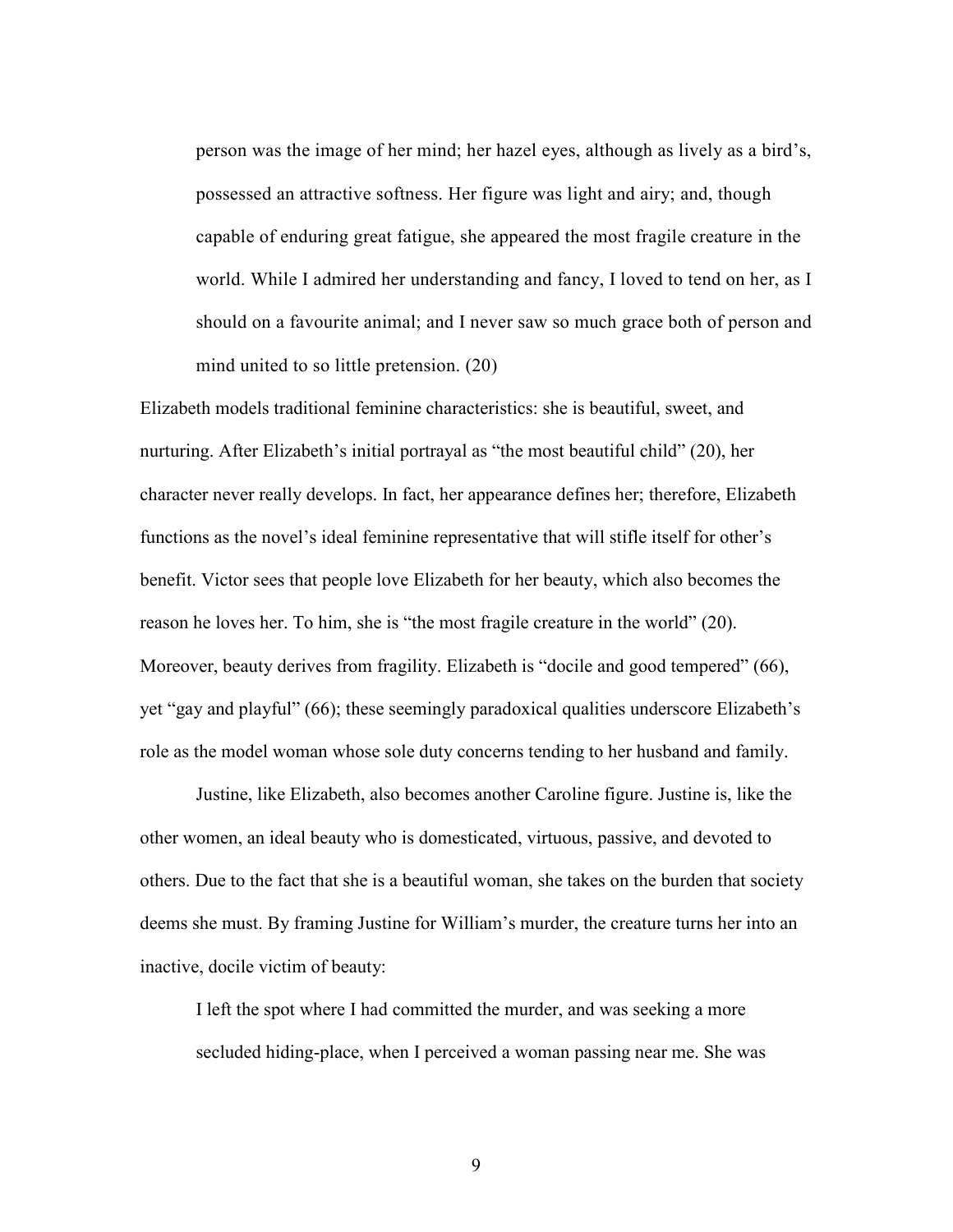young, not indeed so beautiful as her whose portrait I held, but of an agreeable aspect, and blooming in the loveliness of youth and health. Here, I thought, is one of those whose smiles are bestowed on all but me; she shall not escape: thanks to the lessons of Felix, and the sanguinary laws of man, I have learned how to work mischief. I approached her unperceived, and placed the portrait securely in one of the folds of her dress. (101)

In this moment, the creature again recognizes his own ugliness. He can perceive Justine's beauty, and therefore, punishes her for her beauty. She represents all that he cannot have: beauty, acceptance, and love. The creature exploits "the lessons of Felix, and the sanguinary laws of man" (101) in order to disrupt the category of beauty. By identifying these "lessons" and "laws" (101), the creature uses them to show that his inability to be classified as beautiful causes him to murder William; therefore, he picks someone who is beautiful to suffer for the crime he commits because he wants to punish the beautiful for his own rejection.

 Shelley exposes these idealistic beauties and paints an incisive reflection of social categorization. The beautiful produces pleasure, linking to the social passions, to community and domesticity, but also to weakness, imperfection, deceit and illness. In Edmund Burke's model, the beautiful is present primarily "in the female sex, [and] almost always carries with it an idea of weakness and imperfection" (137). The need for a woman to be weak and imperfect to be beautiful presents itself through Caroline, Elizabeth, and Justine. While these women are depicted as beautiful and domestic, they also encompass the "weakness" that Burke notes. Caroline ultimately dies from scarlet fever while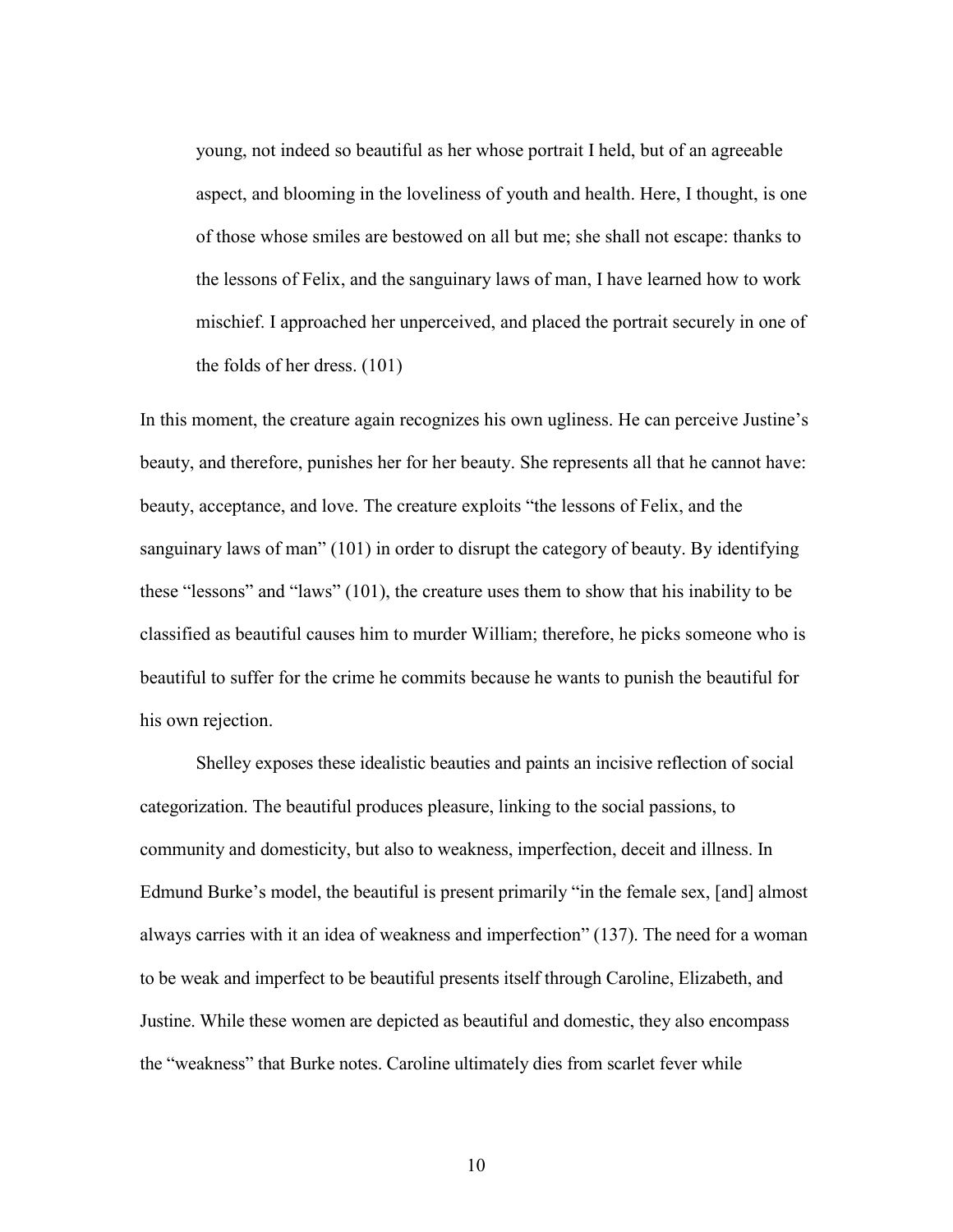Elizabeth and Justine become victims of Victor's actions and the creature's rage. Their weakness is evident in the fact that they become circumstantial victims. Caroline's ultimate need to maintain the domestic order leads to Elizabeth's adoption. Elizabeth and Justine subsequently fill Caroline's role.

 The representations of beauty, shown in Caroline, Elizabeth, and Justine, further perpetuate the ugly label applied to the creature by presenting beautiful bodies in comparison to his ugly body. The reason for this ugly label results from the creature's inability to be perceived as beautiful by observers. He is excluded from the category in every way, which then results in the creature committing crimes against the beautiful. Therefore, the creature is alienated from the beautiful and forced to find a new place within the novel's social confines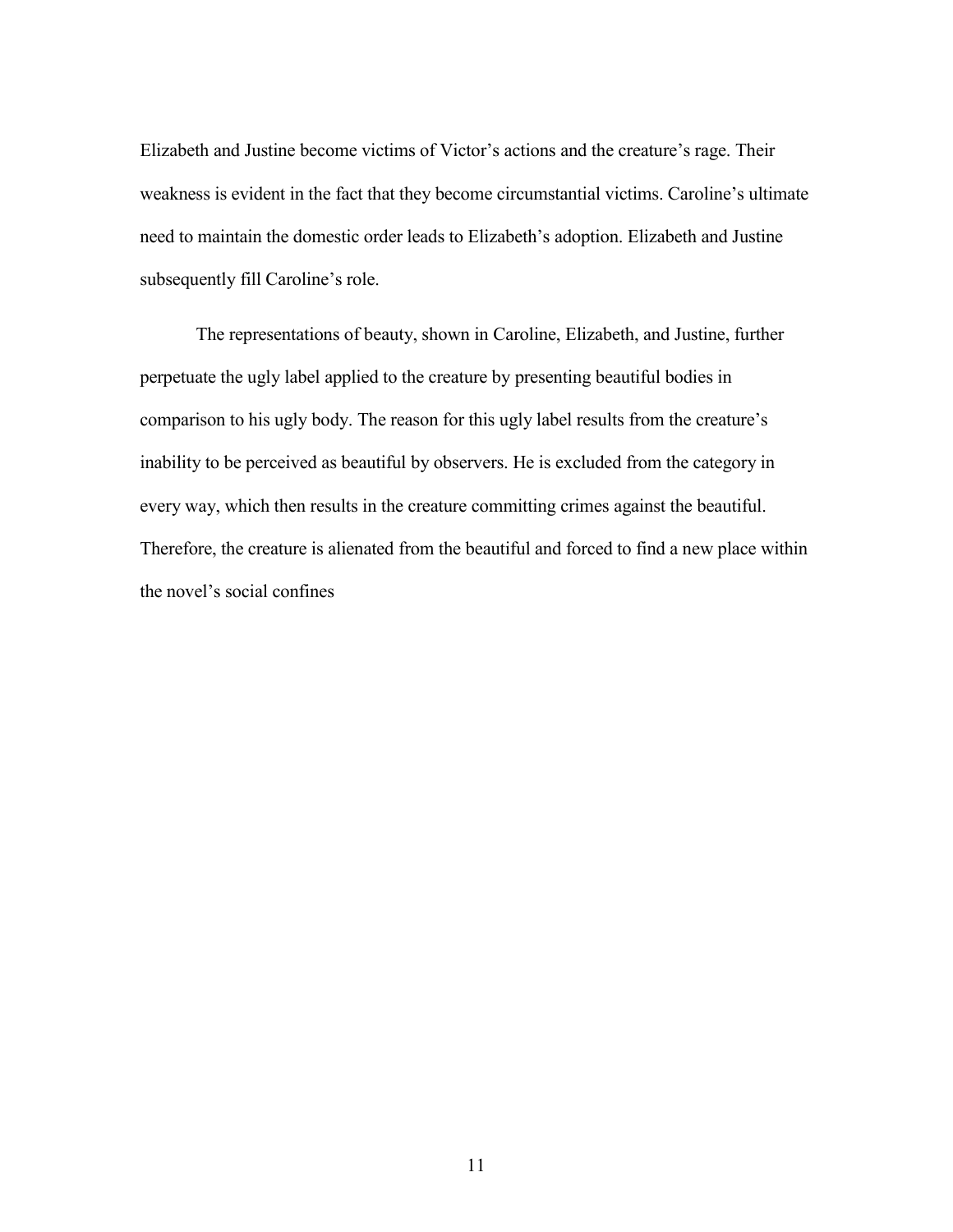### THE UGLY VERSUS THE SUBLIME

The sublime classification, similar to beauty, is applied by the observer. While the creature should be in all accounts sublime due to his size and apparent capacity to produce awe or even admiration, he actually produces horror and disgust; therefore, the creature's social placement continues to be a question. His inability to evoke passions of sublimity or beauty further enforces his ugliness because he is unable to be classified in a category:

 If beauty is a transparency, in the sense that it is nothing distinct from the feeling of the subject, and if ugliness is its radical antithesis, then what emerges is an antitransparency, an opacity or material abhorrence that leaks through representation to disorder the mind of the subject. We may imagine beauty as a form causing delight, but the ugly stops us in our tracks as something we can't even imagine (Gigante 578).

The creature's ugliness in juxtaposition to the beauty that surrounds him creates a tension within the constructions that govern perceptions of other social beings. The ability to incite "delight" allows the beautiful to express a power over the unimaginable ugly. The unimaginable ugly, however, still does not constitute the sublime. When the creature encounters those who are beautiful, he is almost always immediately met with contempt. In his outsider role, the creature is considered an ugly figure rather than any expression of the sublimity that could be assigned to his size.

Since the creature is clearly left out of the category of the beautiful, one might imagine he could be comprehended under the classification of sublimity. Edmund Burke associates several qualities with objects that produce the feelings of sublimity. Some of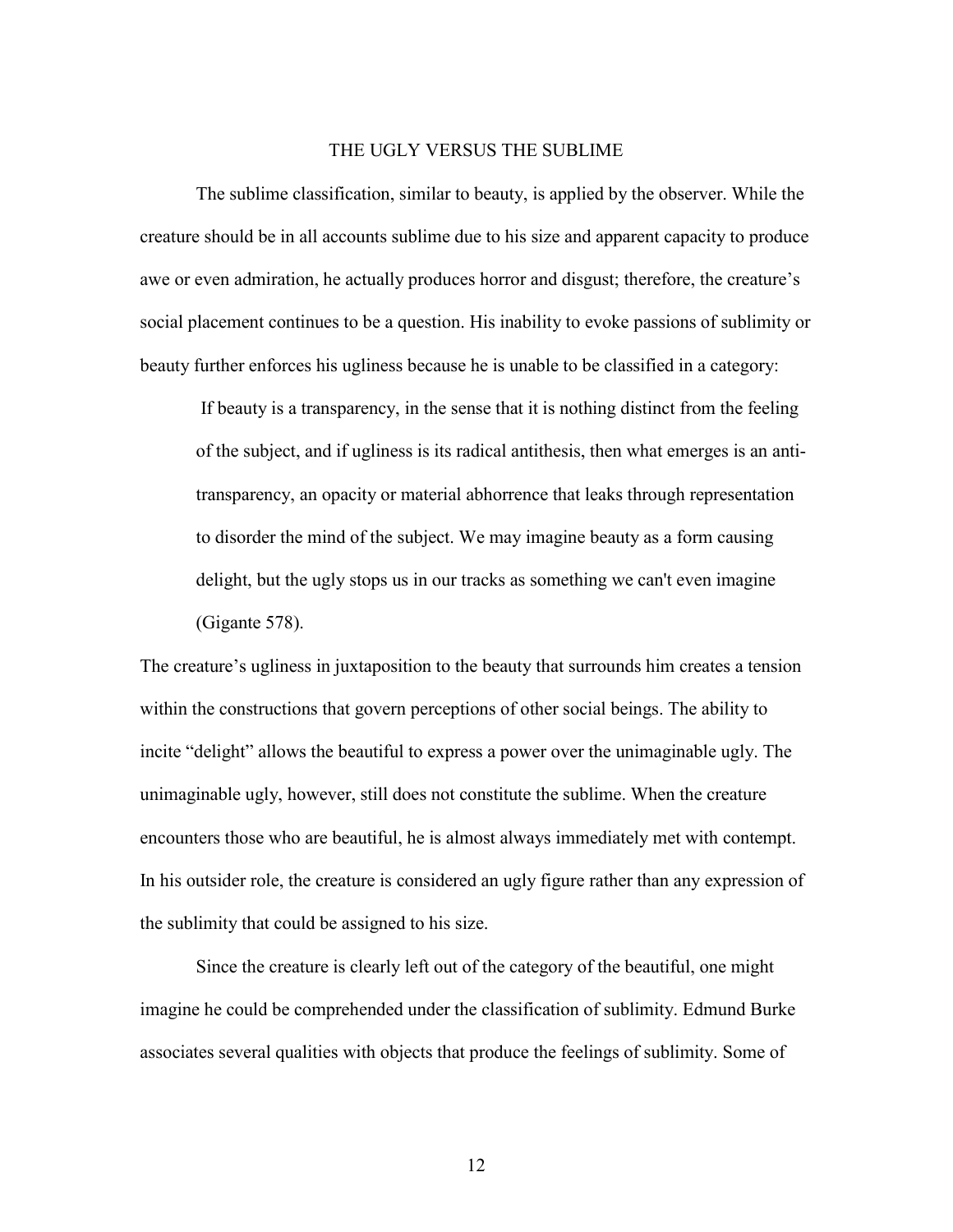these qualities include vastness, roughness, grandeur, as well as many others.

Qualifications for sublimity also depend upon regarding an object with horror, but not so much that we feel physically threatened or are in severe pain. The sublime is, according to Burke, a state between indifference and total pain. The creature, conversely, cannot be categorized as sublime due to the fact that he does not embody or produce traditional sublime qualities. The mere fact that the creature is seen as ugly does not justify a sublime classification. The monster is male, gigantic, rough-hewn, and unfinished; however, taken as a sublime figure, he would be bearable, even admirable, which contradicts his treatment throughout the novel.

Burke makes the opposition of pleasure and pain the source of the two aesthetic categories, associating beauty with the experience of pleasure and sublimity with pain. According to Burke, the pleasure deriving from beauty has a relaxing effect on the fibers of the body, whereas sublimity, in contrast, tightens these fibers. Thus, applying Burke's theory to the creature shows the issue with the social categories in the novel:

In short, the ideas of the sublime and the beautiful stand on foundations so different, that it is hard, I had almost said impossible, to think of reconciling them in the same subject, without considerably lessening the effect of the one or the other upon the passions. (142-143)

Burke uses this beauty and sublime theory to offer a purely aesthetic explanation of these effects; that is, Burke explains beauty and sublimity in terms of the perception process and its effect upon the observer, further enforcing the issue of the creature's inability to be perceived as either beautiful or sublime. Even though the classifications of the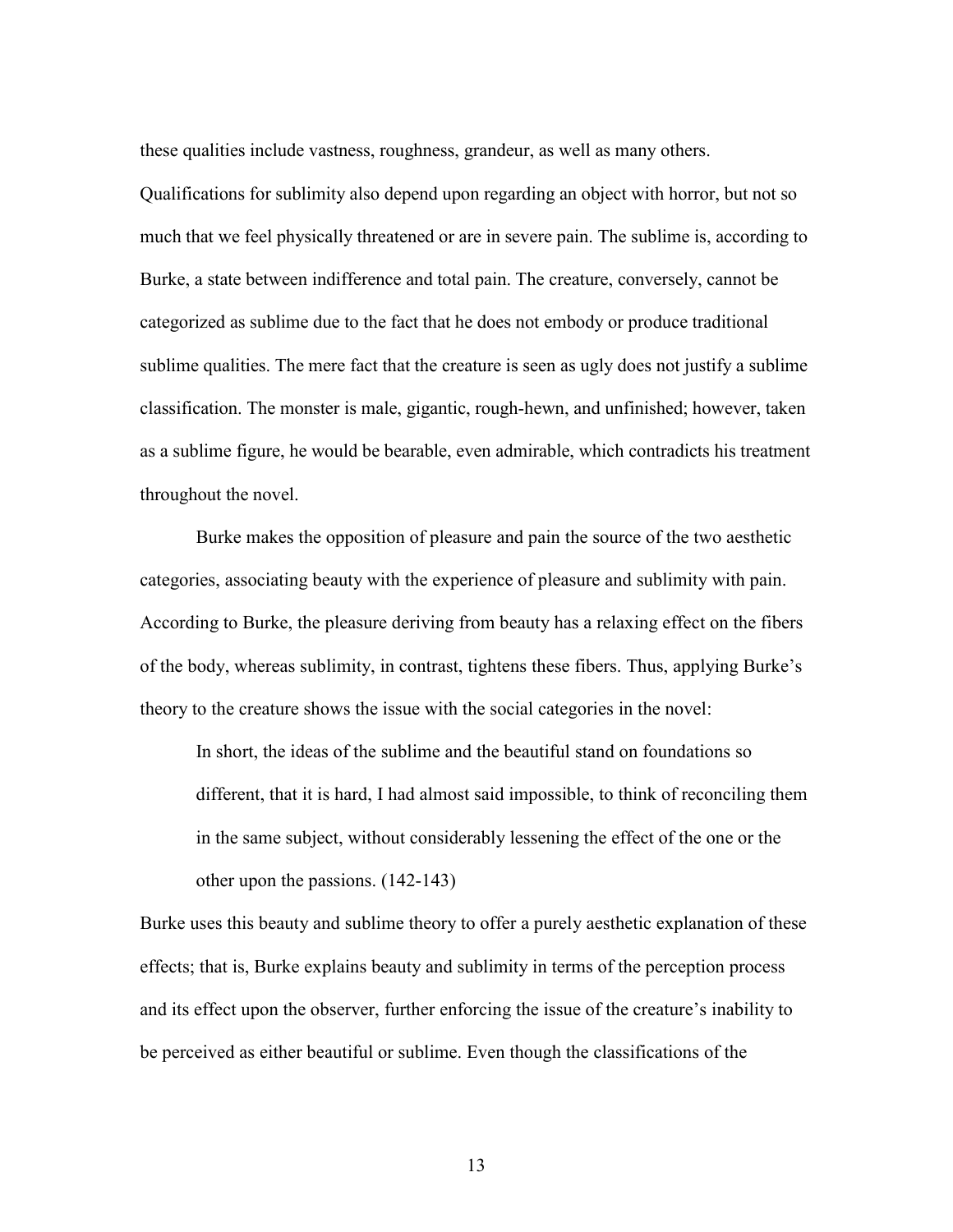beautiful and sublime "stand on foundations so different" (142), they are still classifications that allow social functioning. Those who provoke feelings associated with beauty or sublimity operate as social beings while the creature operates as the ugly social outcast.

Burke also focuses on the perception of objects, which might be beautiful or sublime, and on the physiological effects created by those objects. The passions concerning self-preservation turn on pain, and the passions that concern society turn on pleasure. Furthermore, Burke states: "whatever is fitted in any sort to excite the ideas of pain and danger; that is to say, whatever is in any sort terrible, or is conversant about terrible objects, or operates in a manner analogous to terror, is a source of the *sublime*" (51). Burke's sublime produces delight, a feeling which, he says, arises from the cessation of pain (168). The pain and danger that the creature provokes stems from his inability to arouse feelings of beauty or sublimity. The "delightful horror" also provokes "astonishment; the subordinate degrees are awe, reverence, and respect" (168). According to Burke, when something is sublime it has the capability of evoking all these passions; in its fullest, the sublime produces a mixture of great astonishment with a degree of fear, especially the fear of death (52). The creature should be considered a "delightful horror" that inspires awe and reverence, but instead he prompts disgust. Everyone reacts to the creature with extreme repulsion. Ultimately, the creature's inability to conjure feelings of beauty or sublimity enforce his ugliness.

Burke also maintains that the qualification of the sublime requires the object to have vastness or "greatness of dimension" (73), which is the most obvious difference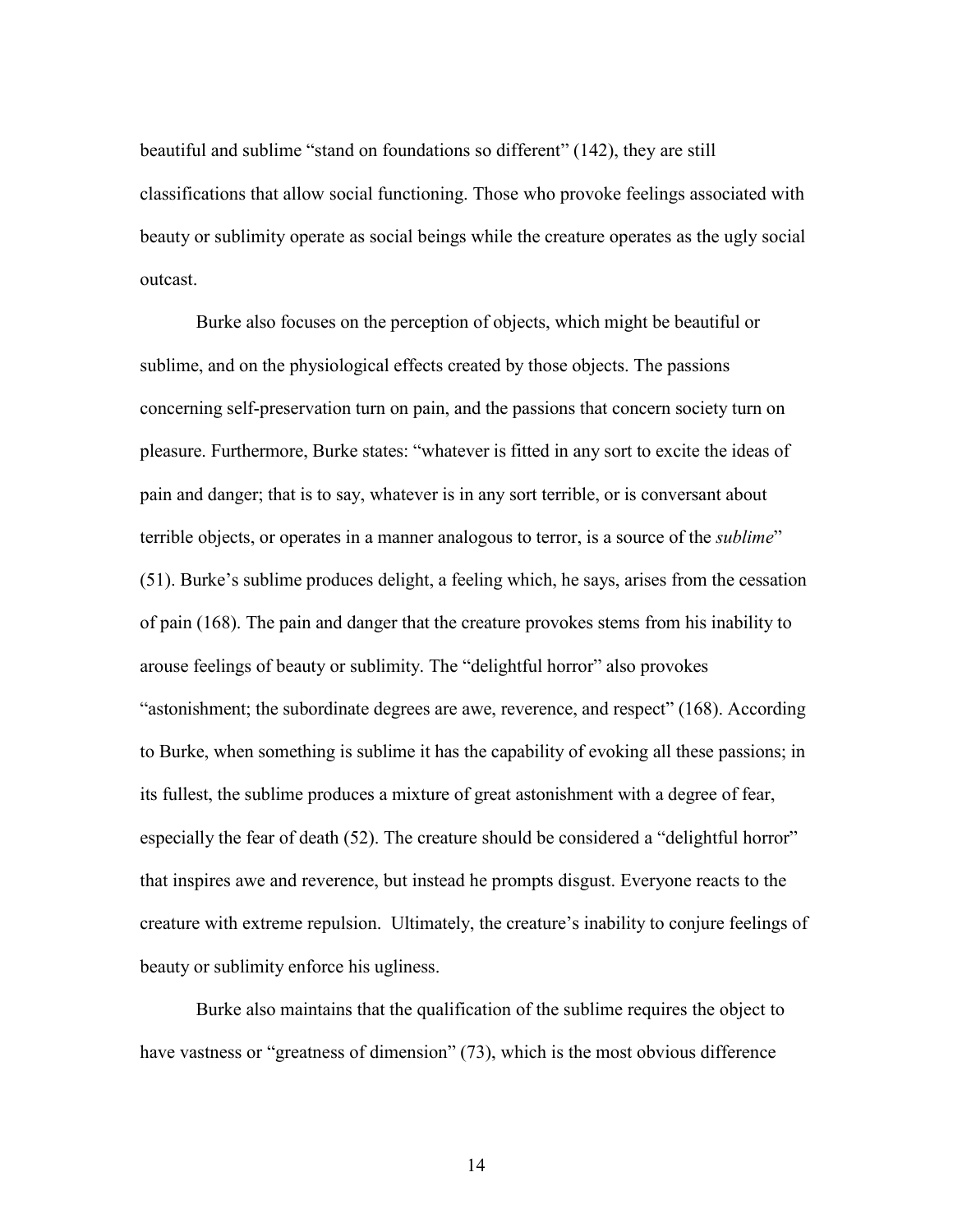between sublimity and beauty (91). With this distinction, the creature can only be considered vast in regards to his height. The creature again recognizes his own ugliness by expressing: "My person was hideous and my stature gigantic: what did this mean? Who was I? What was I? Whence did I come? What was my destination? These questions continually recurred, but I was unable to solve them" (Shelley 89). Compared to those in the beauty category, the creature has more powerful muscles and arteries, he can bear the extreme heat and cold with less injury to his frame, and he is physically stronger in every aspect. Based on his attributes, he should elicit senses of the sublime but is instead met with hostility.

It is the beautiful that are well-formed and aesthetically pleasing, while sublime objects are perceived with tension. How a body is perceived determines where it is placed among social constructions. Furthermore, bodies that are between the non-aesthetically pleasing and ugly status can find a place in the sublime category:

The sublime thus allows for the social system that relies on aesthetics to mediate the all-too-inevitable gaps that arise when the subject meets with situations that are not habitual. The sublime fills the cracks in the precarious ideological structure of the aesthetics of beauty. (Hancock 35)

If the body cannot be categorized as beautiful or sublime, it has no category into which it may fit. Therefore, the ugly body becomes the site for isolation and oppression due to its inability to be classified in an already established social construction.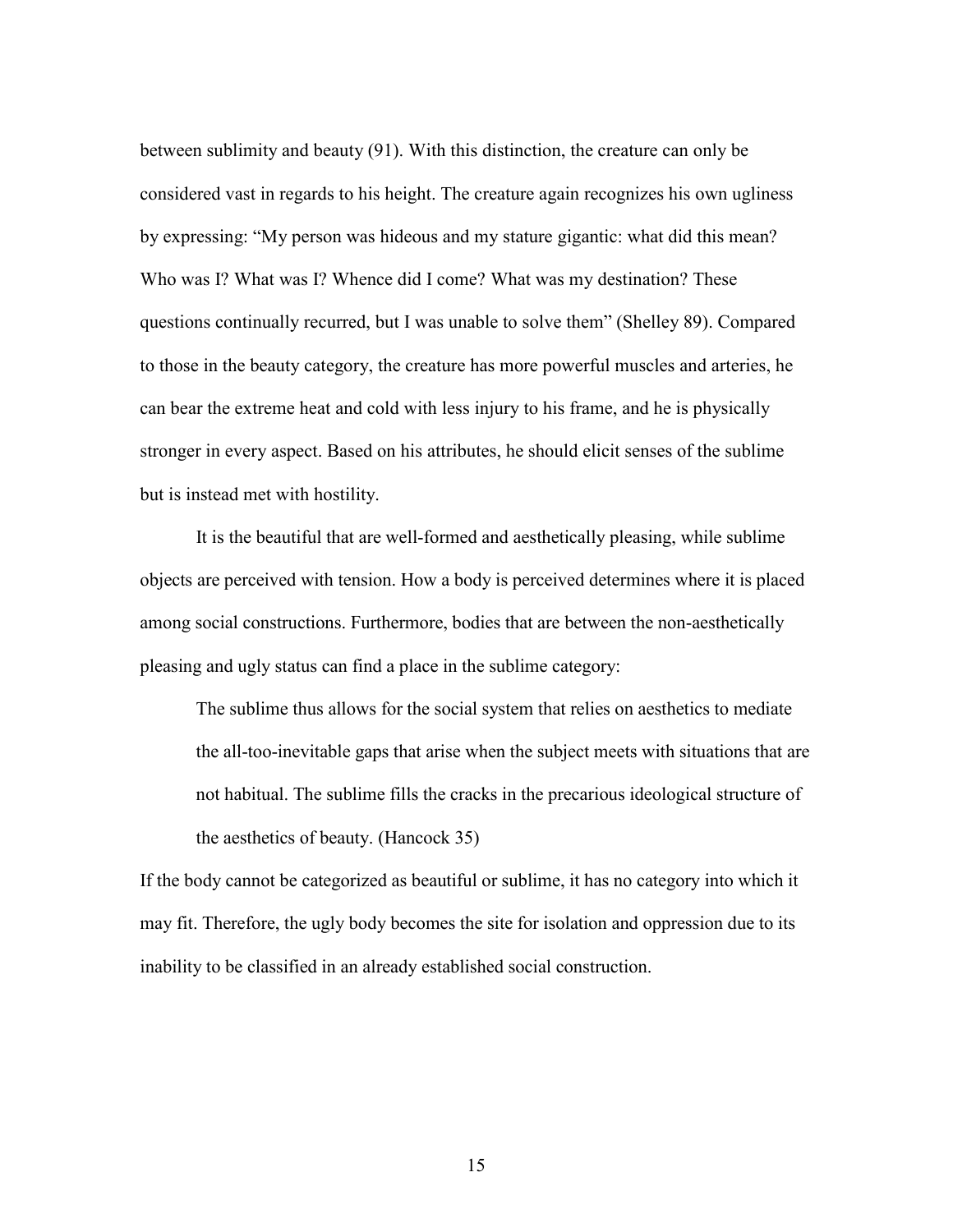### EXILED FROM BEAUTY AND SUBLIMITY: THE UGLY

Acting as a mirror to societal fears of the unknown, the creature lives as an outcast from society and becomes a being labeled through his ugliness. In aesthetic terms, ugliness is seen as "in-sensible and un-intelligible, irreprehensible and unnamable, the absolute other of the system" (Gigante 583). Social classifications depend on observers being able to identify beauty and sublimity and reject other bodies that cannot represent these categories. The creature's label as ugly occurs as a reflection on these classifications; meaning the strict classifications make it impossible for the creature to join the social categories already put in place because he does not trigger passions of beauty or sublimity. Since the creature does not prompt these passions, he respectively becomes an excluded being. The creature's inability to contribute to the already established social constructions, as well as his horrid appearance, leads to his rejection, which also works to exploit the absurdity of the categories.

Mary Shelley uses the creature to demonstrate the consequences of ugliness. Because the created being is so fully labeled ugly he lacks the ability to be socially accepted. Ugly is not beautiful nor sublime; therefore, ugliness forces the creature to find another way to function socially. Since his creation, the creature is left in a constant state of limbo between the beautiful and sublime. He is unable to function with the beautiful and still not accepted as sublime. When creating the creature, Victor fails to give him the innate beauty that society expects in order to fit within certain biological parameters and social conventions. Consequently, the creature must figure out that he belongs in a category all to himself. The creature believes humans are socialized to make predictions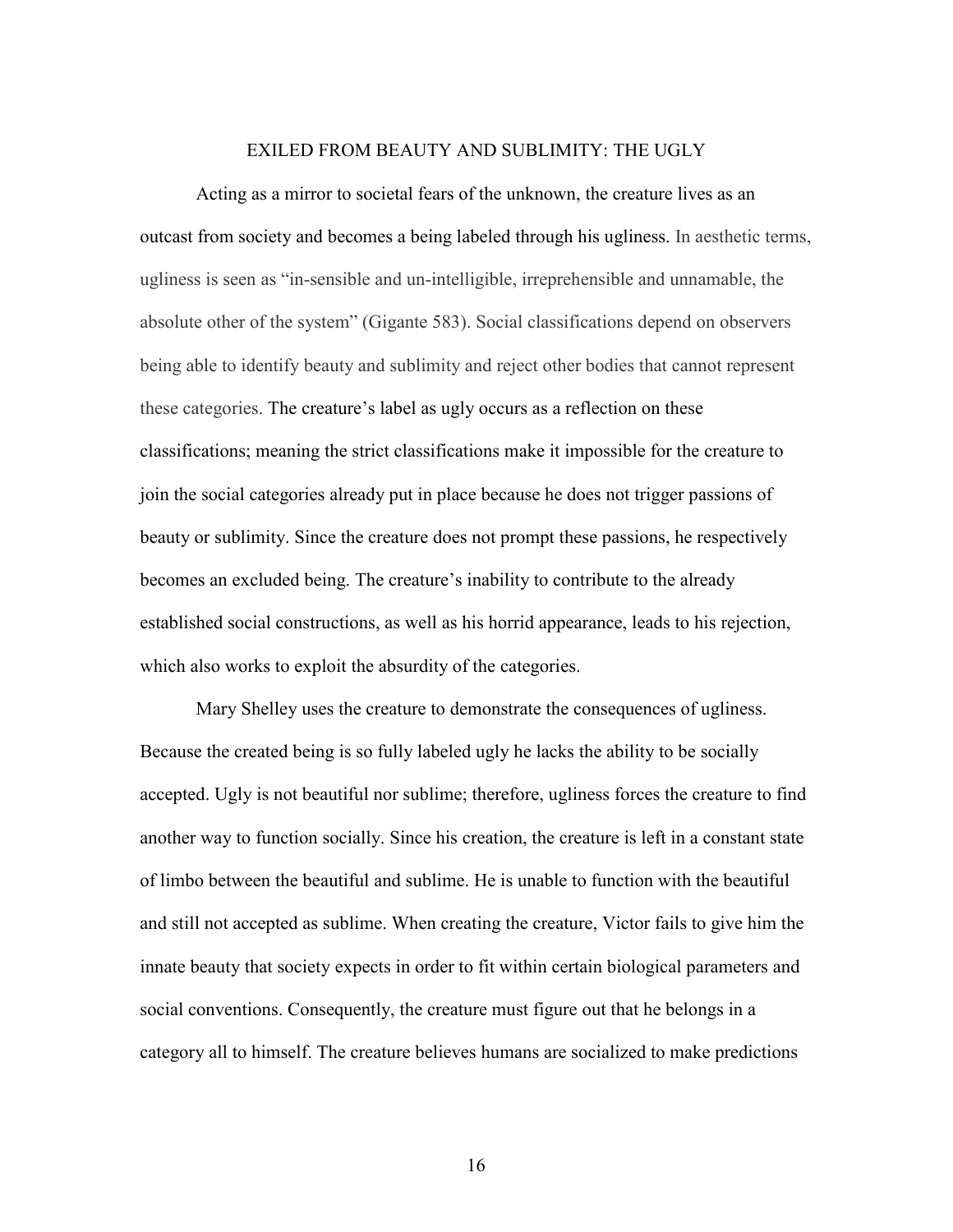about things based on their aesthetic appeal. For instance, he even mentions that he knows he can never befriend any human who can see his form:

Shall I respect, when he contemns me? Let him live with me in the interchange of kindness, and instead of injury, I would bestow every benefit upon him with tears of gratitude at his acceptance. But that cannot be; the human senses are insurmountable barriers to our union. (Shelley 102)

This moment reveals the creature's own understanding of the social categorization that he, as an ugly body, revolts against. The creature criticizes social structures and the beings that inhabit them while wishing to change the stigmas and biases against him. The ability to question structural injustices within society can be seen throughout his philosophical and intellectual discourse; however, despite his ability to identify societal injustice, the creature is still considered an ugly body. Shelley ultimately uses the creature to reflect on the mistreatment of the abnormal ugly body. She repeatedly dwells on moments of the creature's isolation and, in doing so, seeks to complicate conventional beautiful and sublime classifications. Ugliness reinforces these classifications due to the fact that creating a new sphere allows for the strict social structures of both categories to remain intact. Mary Shelley's creature, then, is contradictive to beauty and sublimity and serves to avow the effectiveness of determining categorization through physical attributes that function to "separate out the good from the ugly, the bad from the pure, the perverted from the kind, the sexual from the spiritual, the beautiful from the unhealthy" (Halberstam 59). The classification of beings into categories further presents the issue that the creature is brought into a society that is structured to reject him. Victor gives him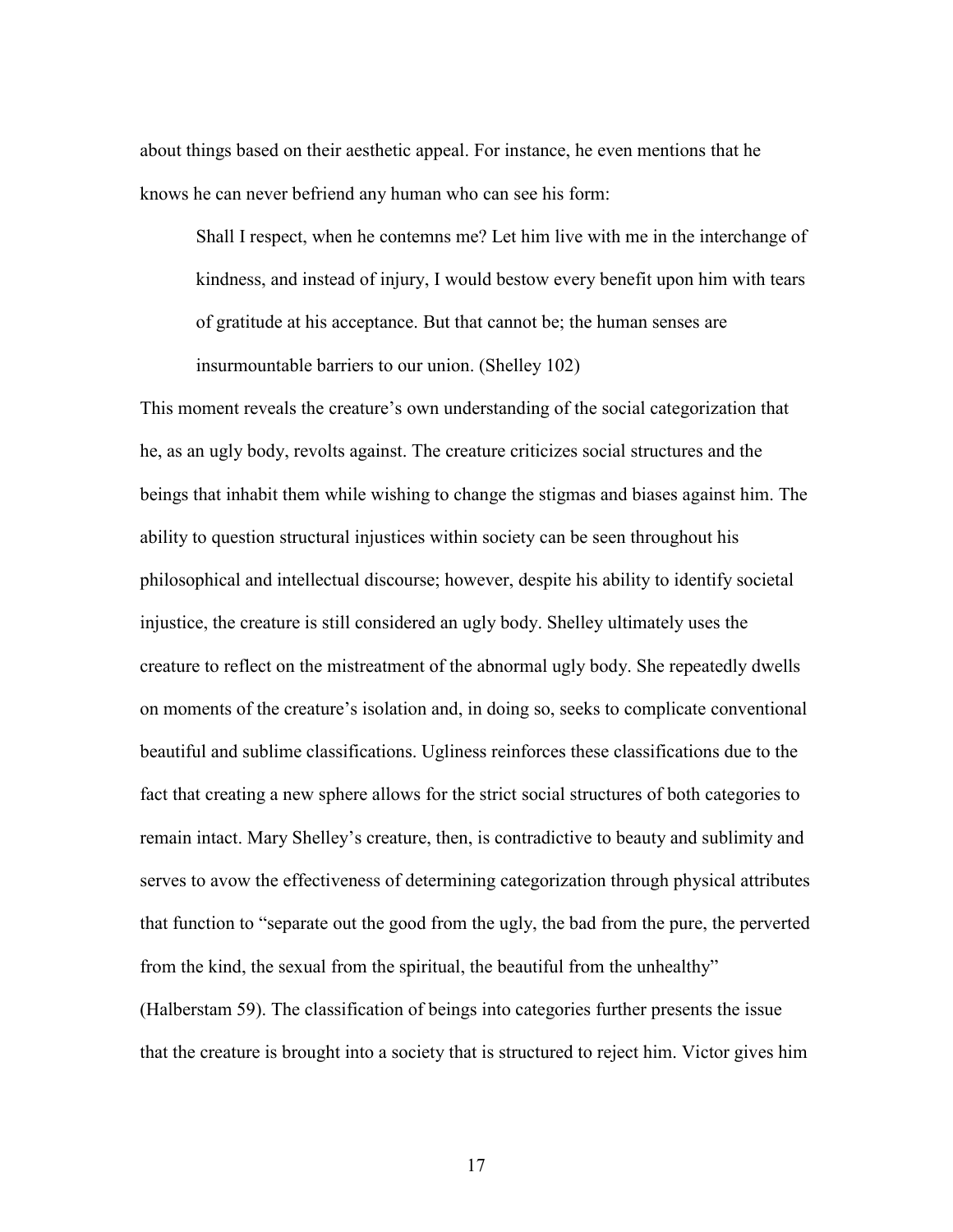particular characteristics, and makes him into the ugly body that society labels him to be. By creating him with specific features, Victor takes away the creature's ability to function as either beautiful or sublime.

Throughout the novel, the creature experiences rejection when he tries to approach the beautiful. His ugly appearance is the first thing people see when meeting him, which raises inner repulsion and fear. The stigma against the creature is ultimately due to the fear he incites upon interaction with the beautiful. He threatens the functioning of society due to his inability to be classified into an already established category. When the creature starts to recognize his ugliness, he begins to react to his own treatment by others within the novel:

When normal and stigmatized do in fact enter one another's immediate presence, especially when they there attempt to sustain a joint conversational encounter, there occurs one of the primal scenes of sociology; for, in many cases, these moments will be the ones when the causes and effects of stigma must be directly confronted on both sides. (Goffman 139)

When the normal<sup>3</sup>, or in this case the beautiful, come into contact with the stigmatized, the creature, the two reveal themselves to be incompatible. An example of this treatment can be seen in the creature's attempt at a positive interaction with the beautiful. The

 $\overline{a}$ 

<sup>&</sup>lt;sup>3</sup> Disability studies scholar Lennard J. Davis defines "normal" in relation to the ideal. He states, "The notion of the ideal implies that, in this case, the human body as visualized in art or imagination must be composed from the ideal parts of living models…the concept of a norm, unlike that of an ideal, implies that the majority of the population must or should somehow be part of the norm" (2-3). The normal or norm is considered to be the beautiful or sublime in *Frankenstein*. Additionally, the creature cannot be a part of the normal because he is not "composed from the ideal parts of living models."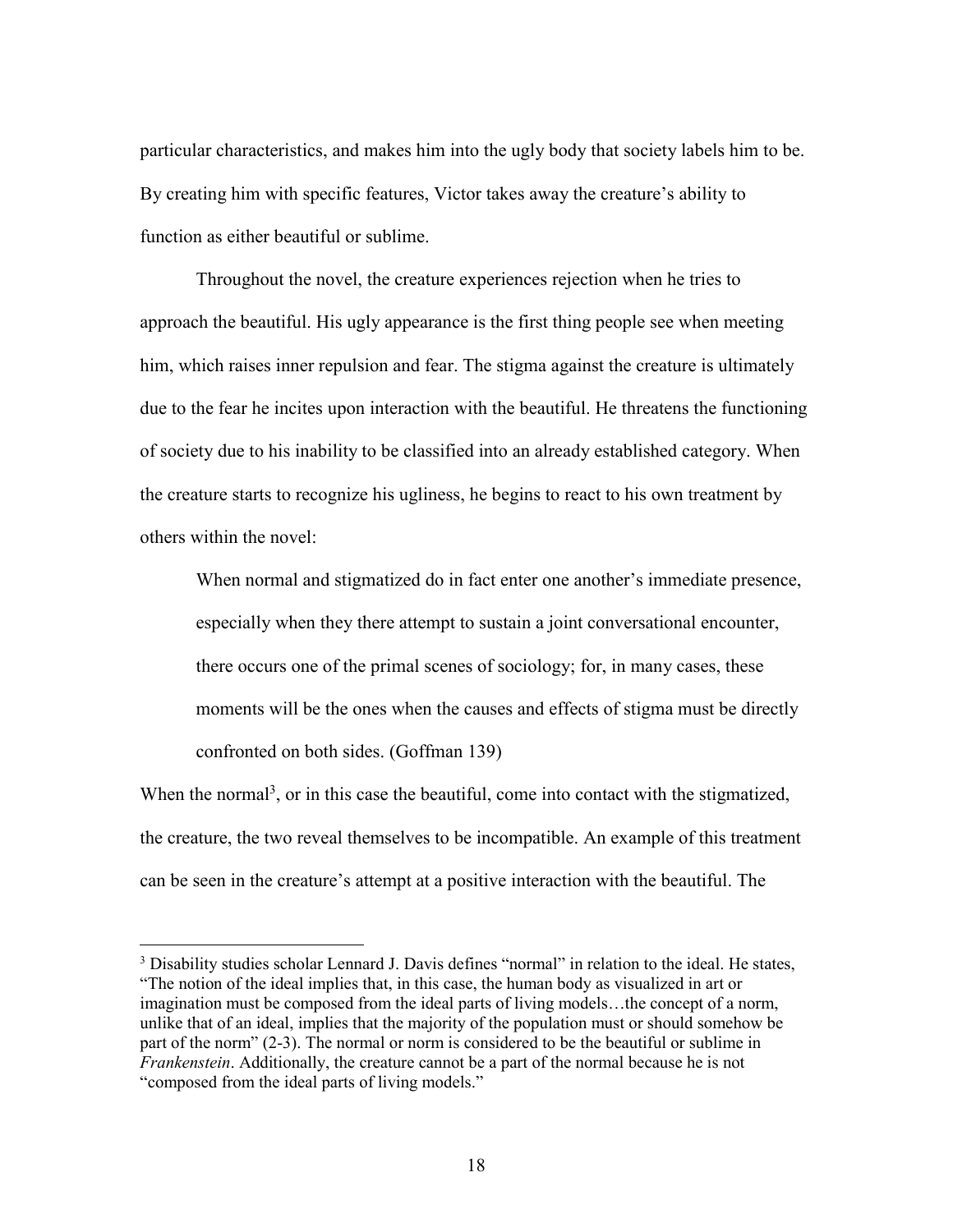creature eventually decides that the De Laceys are his best opportunity for sanctuary within the cruel world that continues to reject him. One day while Agatha, Felix, and Safie are absent, the creature enters the cottage and introduces himself to the patriarch, begging him for help and friendship. The blind man presents hope for the creature's acceptance; therefore, the creature waits for the moment when the old man is alone to approach him. Unfortunately, the creature's attempt at interacting with the beautiful ends tragically:

At that instant the cottage door was opened, and Felix, Safie, and Agatha entered. Who can describe their horror and consternation on beholding me? Agatha fainted, and Safie, unable to attend to her friend, rushed out of the cottage. Felix darted forward, and with supernatural force tore me from his father, to whose knees I clung, in a transport of fury, he dashed me to the ground and struck me violently with a stick. I could have torn him limb from limb, as the lion rends the antelope. But my heart sank within me as with bitter sickness, and I refrained. I saw him on the point of repeating his blow, when, overcome by pain and anguish, I quitted the cottage, and in the general tumult escaped unperceived to my hovel. (Shelley 94)

The creature's last attempt to find a home within pre-existing social categories fails. While none of the family members say anything, they react in various ways because they have never encountered a being like him; Safie flees, Agatha faints, and Felix beats and forces the creature back into isolation. They do not regard him with any sort of understanding like De Lacey does, but instead automatically force him out of their home.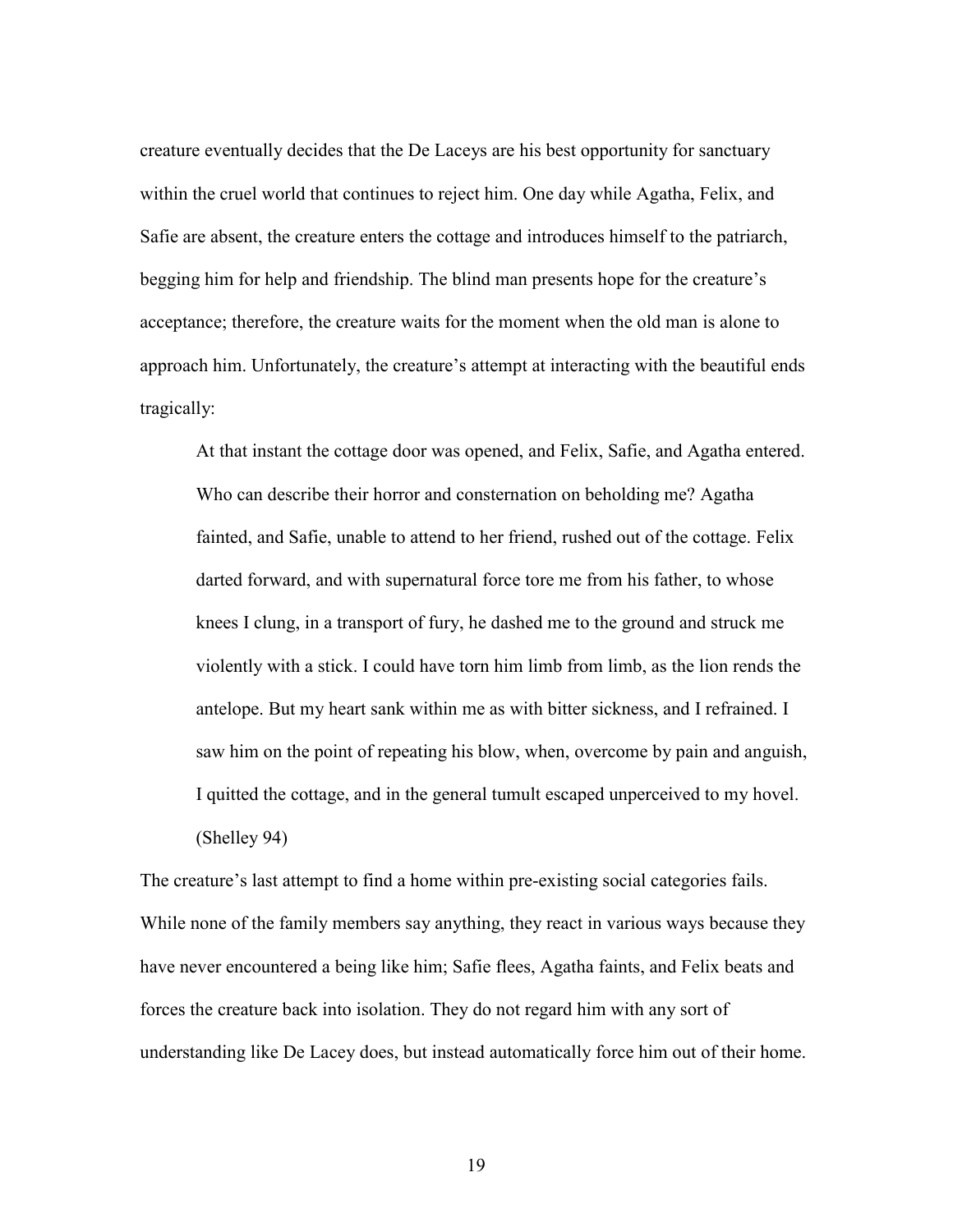The family's reaction is a direct consequence to the creature's ugly body. On the other hand, De Lacey's inability to see the creature's ugly body, in turn, allows him to find momentary comfort. According to Gretchen Henderson, "The De Lacey family meets the monster, however, they see only his surface. Both viewer and viewed becomes aware of their wider cultural context and expected behaviours, as ugly social actions contribute to ugly reactions" (138). The creature's need to interact with the De Laceys turns into an act against the beautiful and sublime. Even further, "when Felix, Agatha, and Safie enter the cottage, and the creature is brutally returned to the specular order" (Brooks 377) the creature relinquishes his fate to the beautiful and sublime. If there is something poignant about the creature's experience in the De Lacey cottage, it is that the scene illustrates his need for his own social category. He observes this family for so long that he feels like a part of their family, but their rejection makes him realize that he is too different to be accepted by anyone. His ugliness excludes him from families and all other social constructions dependent on beauty. In addition, even though De Lacey does not embody the typical able-bodied classification that elicits beauty, he can still function in a social category, which directly contrasts him with the creature; in the end, De Lacey joins his family to exile the creature.

By having different representations of social constructions, Shelley suggests that society inevitably reacts to beautiful people with acceptance and to the ugly with repulsion. Although the creature has amiable intentions in accordance with society's values and rules, society has already labeled his ugliness because of the strict beautiful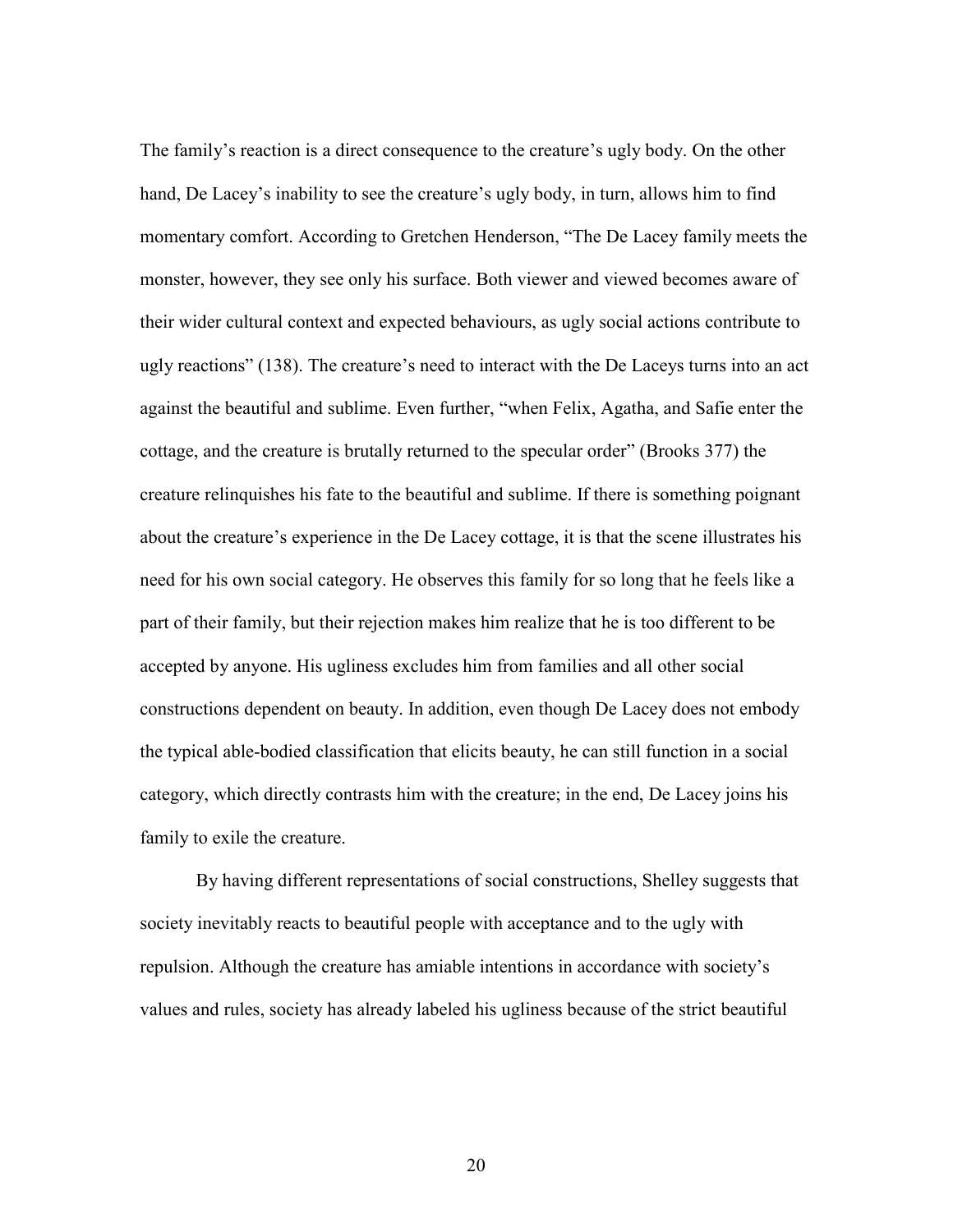and sublime classifications. The identity clash, spurred by the beautiful and sublime, creates a conflation of the ugly with negative connotations:

William Frankenstein's fatal encounter with the Creature—"monster! ugly wretch! you wish to eat me, and tear me to pieces"  $(F, 169)$ —contains a fundamental insight into the nature of ugliness itself: the ugly is that which threatens to consume and disorder the subject. (Gigante 569)

Gigante asserts that the creature's ugliness comes from the threat of ugliness that he represents. This ugliness "threatens to consume" the creature, meaning he can only be regarded as ugly, which confuses and frustrates him. His frustration then leads to his crimes against the beautiful. Gigante further enforces the issue of the creature's inability to be classified due to the fact that his ugliness prevents him from being perceived with passions associated with beauty or sublimity. Because the creature is a new being, his presence threatens both the beautiful and the sublime. He is unknown and, for this reason, perceived as dangerous. The fact that the creature cannot be identified by anything previously known leads to his rejection.

The harder the creature tries to obtain either sublime or beautiful qualities, the further isolated he becomes until ultimately he realizes that he does not fit into either classification. His curiosity about his own ugly appearance surfaces as he contemplates his own existence:

Of my creation and creator I was absolutely ignorant; but I knew that I possessed no money, no friends, no kind of property. I was, besides, endued with a figure hideously deformed and loathsome; I was not even of the same nature as man. I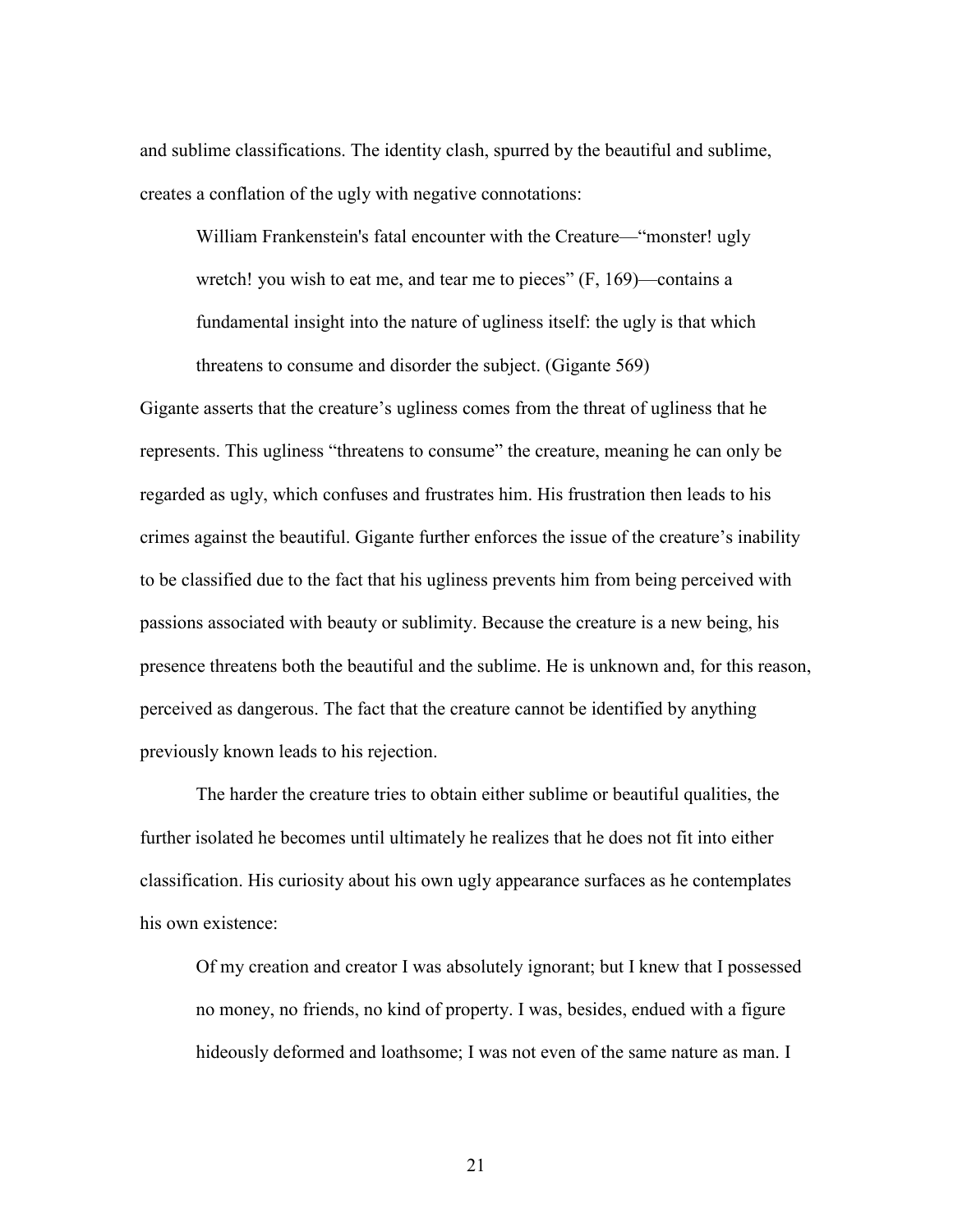was more agile than they and could subsist upon coarser diet; I bore the extremes of heat and cold with less injury to my frame; my stature far exceeded theirs. When I looked around I saw and heard of none like me. Was I then a monster, a blot upon the earth, from which all men fled, and whom all men disowned? (Shelley 83)

Victor's creation attempts to become part of society but ultimately is unable to do so. Since Victor made the creature with all his unique qualities, there is no being that is similar to him. He is singular in appearance and the way he is made; it is his singularity that makes him ugly and unable to relate to the beautiful or sublime. The creature generates rejection because he should not exist, which is the most evident in Victor's immediate repulsion upon the creature's creation. The body that Victor assembled should not exist within society and is classified as ugly because "the ugly is that which disgusts; and it disgusts because it 'insists'" (Gigante 577). Despite the creature's relentless rejection, he "insists" (577) as a body. He continues to seek access to a social category while the social spheres expel others that are different, and the creature is much more different than anything either category is equipped to handle. In consequence, the creature is universally met with hostility and disgust.

We can see beauty and sublimity among already categorized bodies, but there is no place in those categories for the ugly creature. As the creature becomes more and more aware of his ugliness, he begins to question why he was made the way he is. After reading Victor's journal, a moment of distress and emotion from the creature reveals how he reacts to his own ugliness: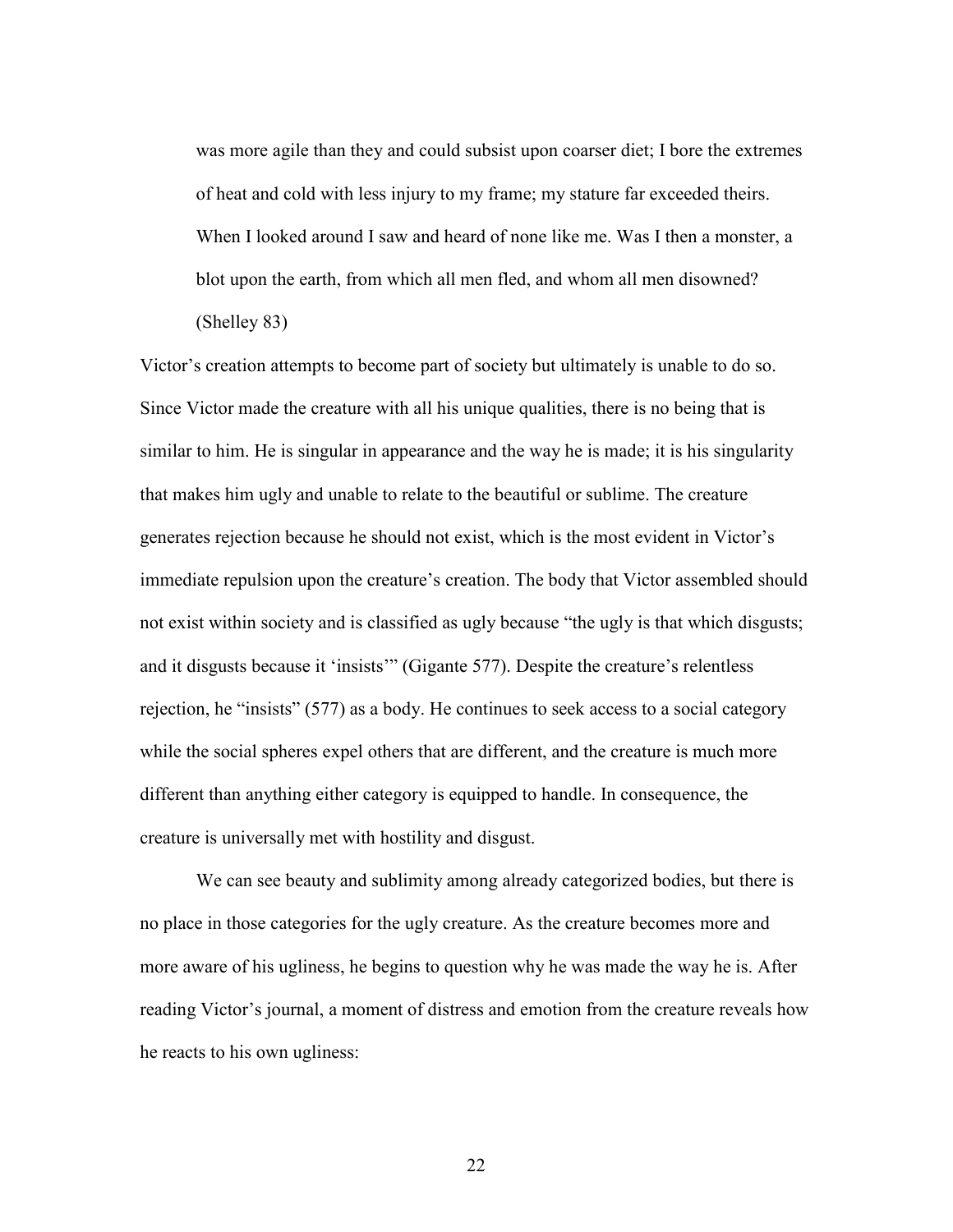You minutely described in these papers every step you took in the progress of your work; this history was mingled with accounts of domestic occurrences. You, doubtless, recollect these papers. Here they are. Every thing is related in them which bears reference to my accursed origin; the whole detail of that series of disgusting circumstances which produced it is set in view; the minutest description of my odious and loathsome person is given, in language which painted your own horrors and rendered mine ineffaceable. I sickened as I read. "Hateful day when I received life!" I exclaimed in agony. "Cursed creator! Why did you form a monster so hideous that even you turned from me in disgust? God in pity made man beautiful and alluring, after his own image; but my form is a filthy type of yours, more horrid from its very resemblance. Satan had his companions, fellow devils, to admire and encourage him; but I am solitary and detested. (Shelley 90-91)

The creature refers to himself as a creature "so hideous" that even his creator "turned from [him] in disgust" (90). He believes himself to be a mutation, a "filthy type" (90), not allowed within the social structures. In the creature's case, filthy means disgraceful, contemptible, or degraded. He juxtaposes himself against the "normal" beauty when he notes God "made man beautiful and alluring," but the semi-colon here further emphasizes that his form is not beautiful, but rather a "filthy type" of it (90). These lines further indicate that he lacks the physical characteristics to be defined as beautiful, and he also lacks the prestige of being identified as sublime. Victor made the monster in his own image: reckless, destructive, and a hideous being. Overall, the creature is a downgraded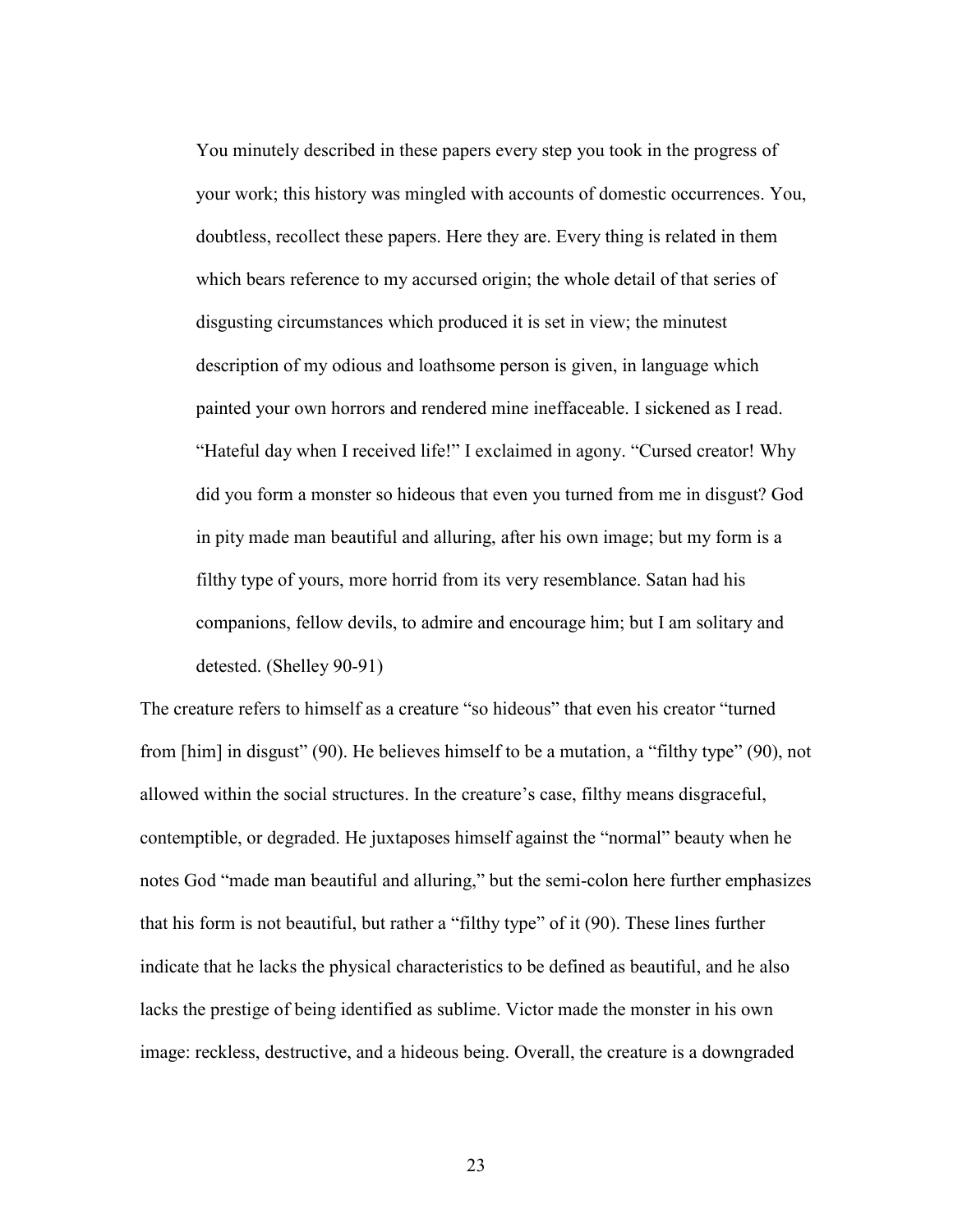image of Victor, but he also includes the things Victor wanted: strength, height, a brain capable of consciousness but not beauty. Victor repeatedly uses the word "filthy" within the novel to describe the creature: "filthy creation" (34), "filthy daemon" (50), and "filthy mass (103). However, in the excerpt above the creature calls himself "filthy." By applying "filthy" to "type," the creature identifies himself as an unwanted life, but also an abandoned, disfigured creation that is subsequently shunned by his respective community. He is the "filthy" version of the beautiful around him, but his distinction from beauty implies more than just ugliness; more than unattractive, he is the "abject," which "disturbs identity, system, order" (Kristeva 4). The creature represents a threat to the beautiful and sublime social constructions. He suffers because of the sorrow he feels about his exclusion and ugliness in relation to his abjectness. This creature is not born but rather, made, and the creature's ugliness presents a problem of comparison: resemblance to his creator's humanity only increases his ugliness. It is society and its social structures that deems the creature ugly. The creature is essentially a bad and "horrid" copy of those who are considered beautiful or sublime while also lacking the social environment that they have access to because he is a "filthy type."

The "filthy" creature, therefore, conspicuously criticizes a society that evaluates people on behalf of their ability to evoke a sense of beauty or sublimity. In response to his inability to interact with anyone around him, the creature becomes violent and unable to control his resentment towards Victor. Denying the social structure's classifications through his thoughts, the creature expresses: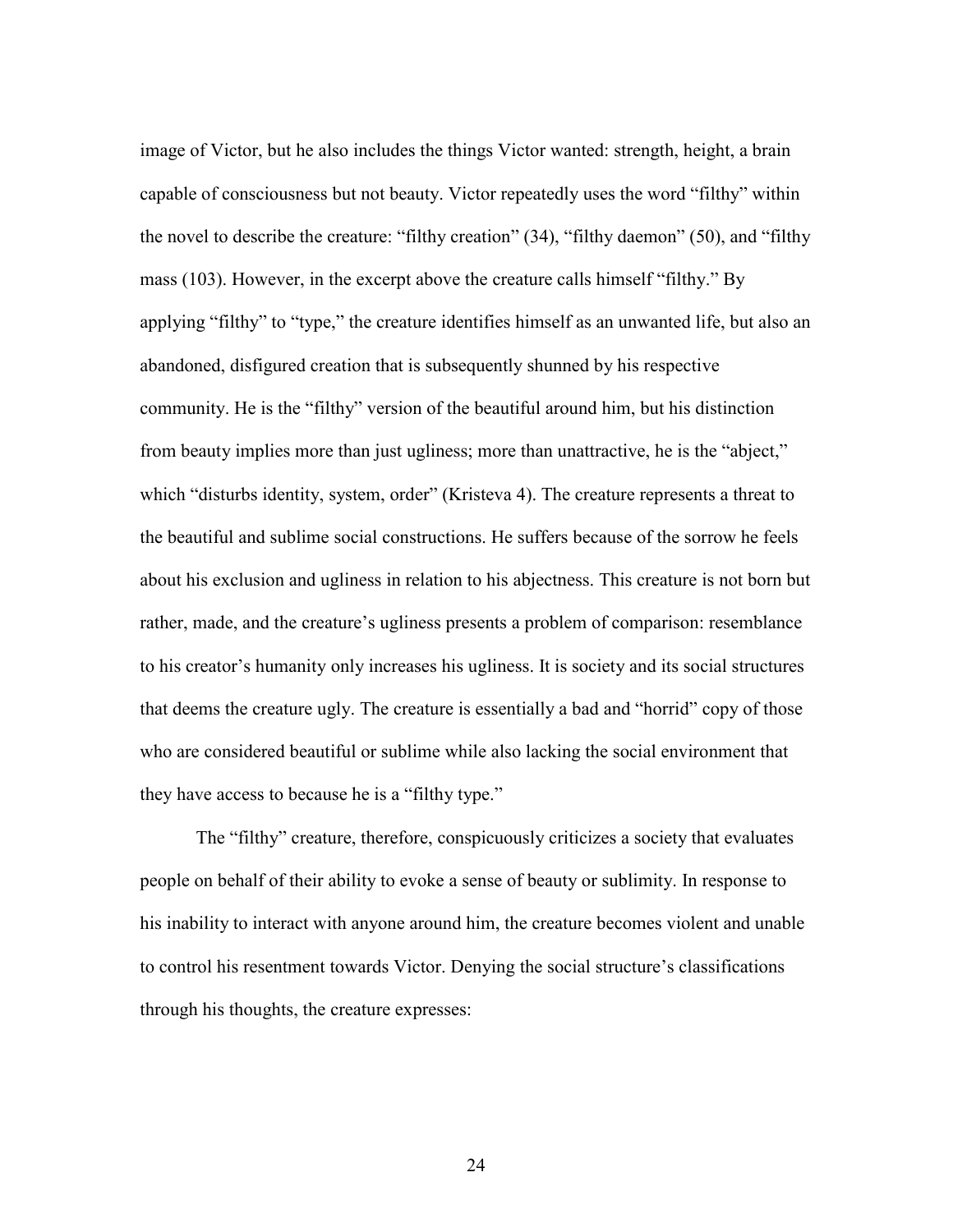From you only could I hope for succour; although toward you I felt no sentiment but that of hatred. Unfeeling, heartless creator! you had endowed me with perceptions and passions, and then cast me abroad an object for the scorn and horror of mankind. But on you only had I any claim for pity and redress, and from you I determined to seek that justice which I vainly attempted to gain from any other being that wore the human form. (Shelley 98)

This moment offers two interesting insights. Firstly, the monster does not want to be compared to the beautiful or sublime; Secondly, he realizes he does not belong anywhere because he is not beautiful or sublime. He is placed outside the beautiful, outside the sublime, and outside the social system due to the fact that he does not meet the criteria to fit into these categories. At this moment, the creature refuses to be like the others while still understanding the differences between beauty, sublimity, and himself.

Additionally, the creature is so horrifying because there is no other being similar to him, which makes him unable to successfully create his own social category. The creature's need for a companion, then, stems from his need for an additional ugly being:

What I ask of you is reasonable and moderate; I demand a creature of another sex, but as hideous as myself: the gratification is small, but it is all that I can receive, and it shall content me. It is true, we shall be monsters, cut off from all the world; but on that account we shall be more attached to one another. Our lives will not be

happy, but they will be harmless, and free from the misery I now feel. (102) One ugly creature remains an anomaly while multiple can create a world they can occupy together. The creature also feels the need for a mate in a world where acceptance comes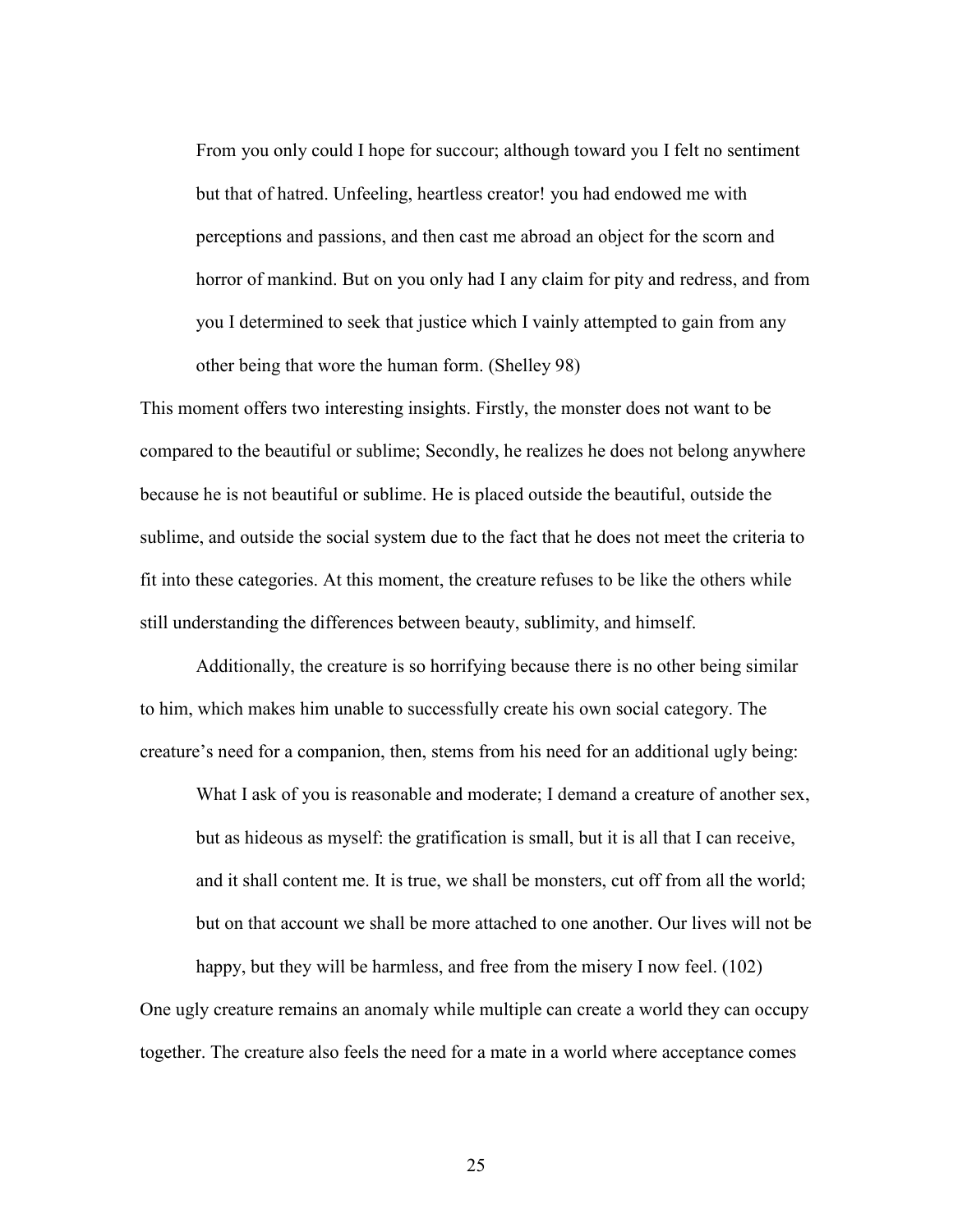from having people who have similar qualities to you. He realizes that they will still never be regarded as beautiful or sublime, but they will "be [ugly] monsters" (102) together.

Defeated and beaten down by the beautiful and sublime, the creature "disappears into the darkness at the novel's end, vowing to build its own funeral pyre; for it is as immune to human justice as it was repulsive to human love" (Poovey 129). The numerous failed attempts to join the sublime or beautiful ultimately leads to the creature's realization that he will never gain acceptance into society; in consequence, he decides that he no longer wants to live in a world full of rejection:

I shall die, and what I now feel be no longer felt. Soon these burning miseries will be extinct. I shall ascend my funeral pile triumphantly, and exult in the agony of the torturing flames. The light of that conflagration will fade away: my ashes will be swept into the sea by the winds. My spirit will sleep in peace; or if it thinks, it will not surely think this. Farewell. (Shelley 161)

The creature has now lost his one potential connection to the beautiful, domestic sphere and no longer feels that he can live in a world filled with constant pressure to conform to a standard. He is denied a mate by Victor and will live out his days as an isolated ugly being cursed to inhabit a world where beauty, sublimity, and the logic underlying them both determines worth and acceptance. Consequently, he decides he would rather "exult in the agony of the torturing flames" (161). The image of his funeral pile contributes contradictory ideas. On the one hand, it offers complete destruction and nonentity, seen here in the anticipatory vision of the fading light of the flames, the windblown ashes, and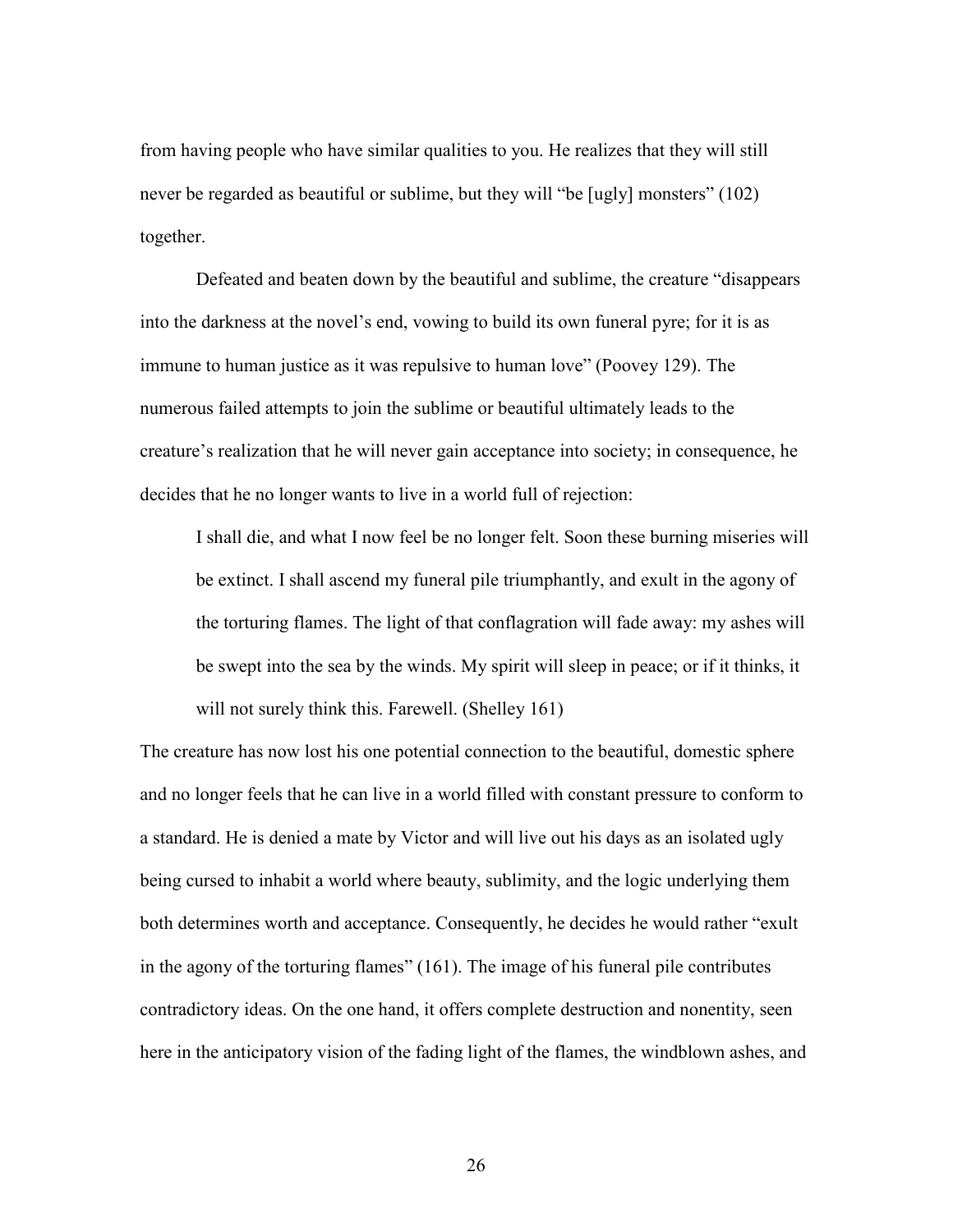the spirit's sleep. On the other hand, it offers a promise of a renewed life, or one final intense experience of what it is to be alive. As the creature stands by the ship's cabinwindow, soon to be "lost in darkness and distance" (161), the note of triumph and enthusiasm in his voice belies the expressed wish for death and oblivion. His own death is the one thing that he can control in a world that does nothing but try to control him. That agony and that light will only make outward and visible the "burning miseries" he feels inwardly. We know well the creature's desperate need, always frustrated in life, for acceptance from others, even for simple acknowledgment of the fact of his existence. The spectacular character's death by fire, then, has a special appeal for him.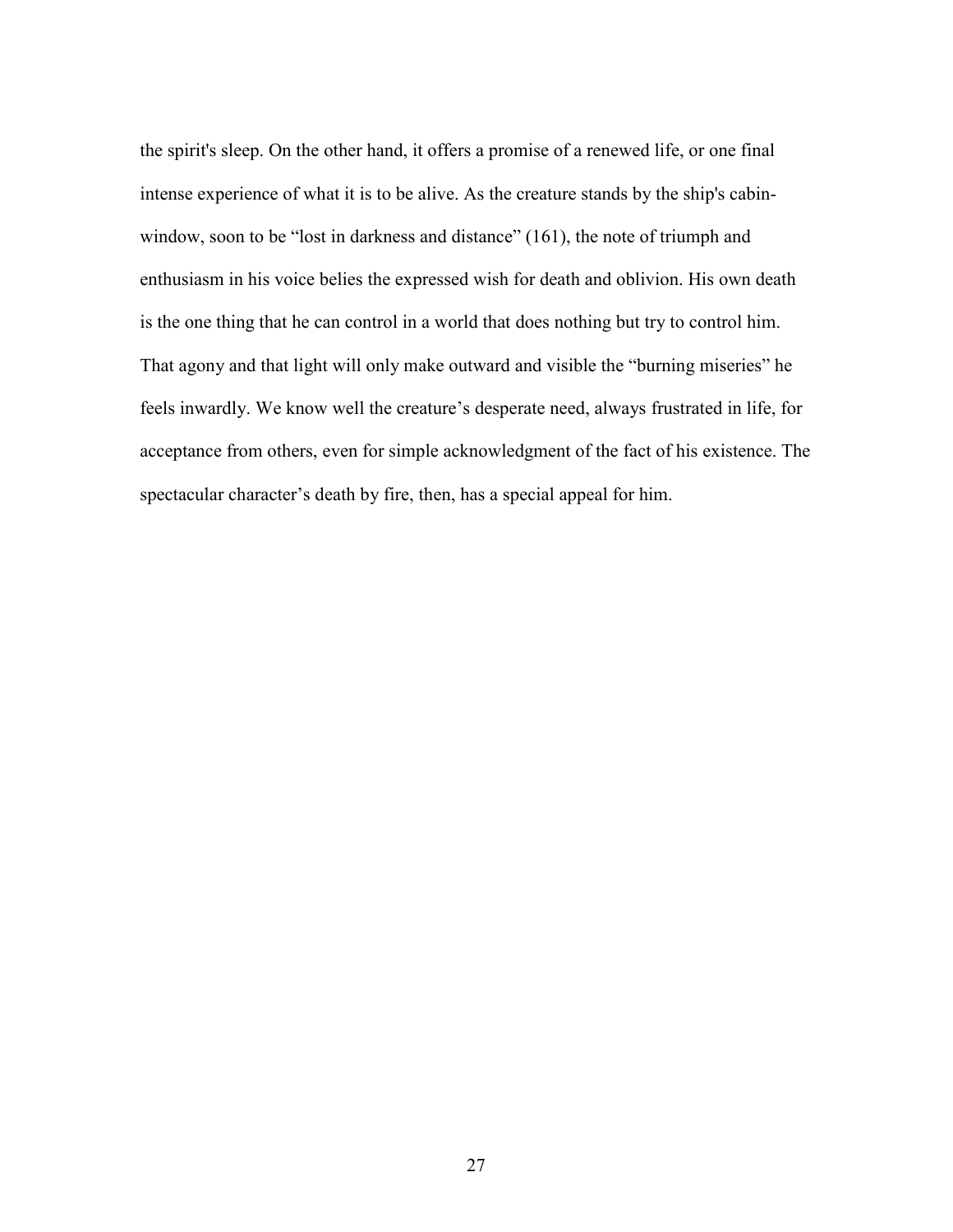### **CONCLUSION**

Characters like the creature that represent ugly bodies are defined as such because they are outside the conventional and accepted cultural social categories. Jeffrey Jerome Cohen's discussion of monsters illuminates the issues of creating a creature that reflects the fears and anxieties of society as a whole. According to Cohen, "the monster's body quite literally incorporates fear, desire, anxiety, and fantasy…The monstrous body is pure culture" (4). A monster embodies uncertainty and appears at a point of cultural indecision. The creature needs to be examined in relation to the culture and time in which he is created. The creature's very nature is to defy categorization, scientific laws, and rational order. He does not fit into the neat and easy categories that are already established because he defies current knowledge. He is always outside of society, but still remains dangerously enticing; he is scary but at the same time we need him as an example of the reliance on social categorization. The creature represents a being that asks us to reevaluate cultural assumptions on perception toward differences and tolerance towards its expression. The "monster" brings out the flaws of society and social categorization. The monster, too large to be encapsulated in any conceptual term, is a revolution in the very logic of meaning. We are the creators of monsters; they make us question why we have created them. Cohen's ideas invite us to examine our culture and the assumptions we make about other people and ask us to ponder why we create them.

The creature's ongoing exclusion is a direct result of the socially constructed culture's response to different and ugly bodies. Since the creature becomes a representation of the "ugly" —a thing feared or dreaded—he consequently signifies a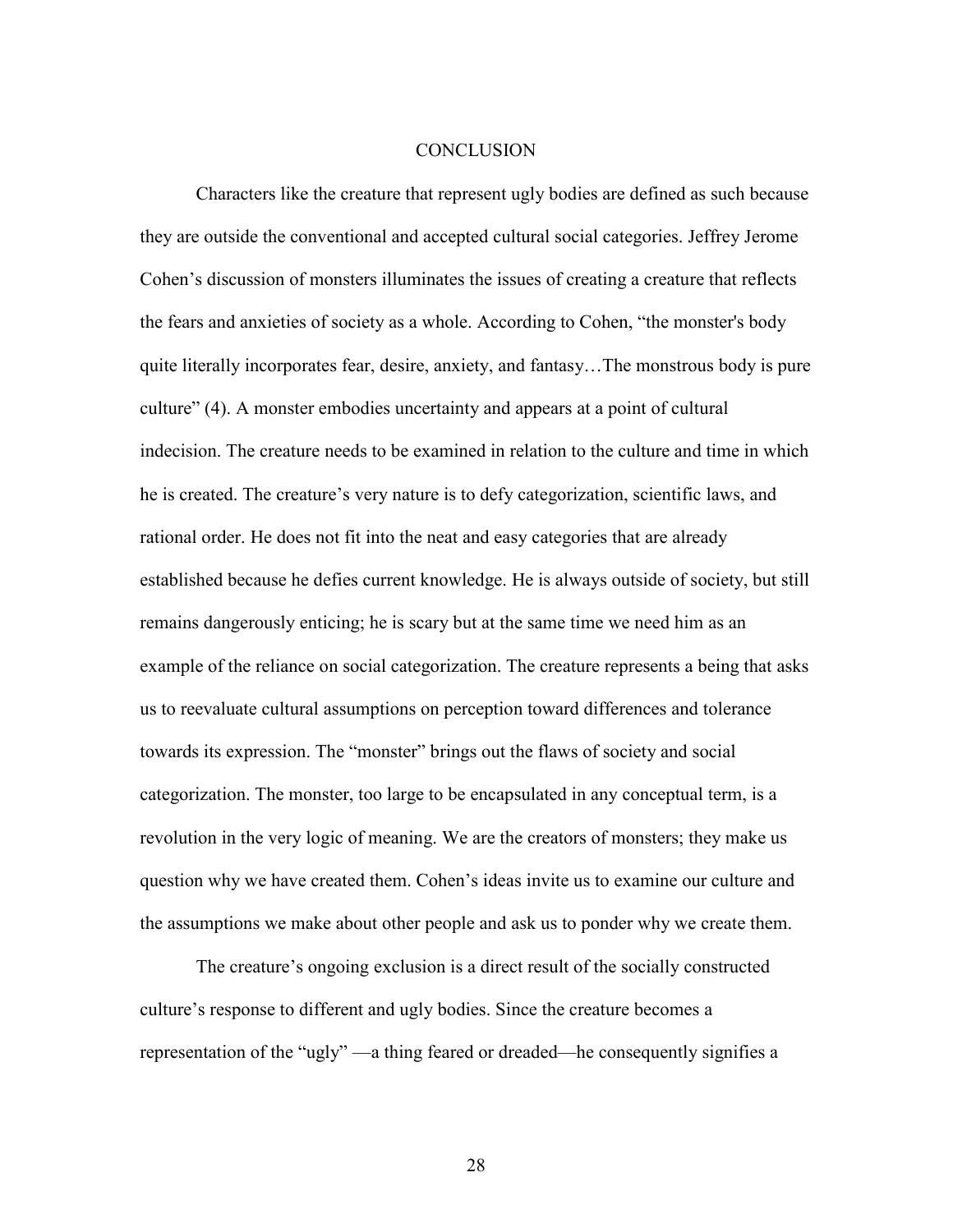body outside the beautiful and sublime. As Gretchen Henderson claims, perceptions of ugly bodies reveal less about the figures themselves than about the perceiving culture (28); for this reason, the creature's actions throughout the novel are a reflection of society's futile reliance on beauty and sublimity. The importance placed on classifications is evident by the way the creature is judged based on his position as an ugly being. Consequently, these social constructions reject bodies that aren't typical and able-bodied and who do not adhere to traditional aesthetic beauty standards. Objects that are regarded as beautiful or sublime enable these constructions and, even further, function to maintain the social order that the creature threatens; therefore, exposing the classifications of the beautiful and sublime reveals the treatment of the creature's ugliness.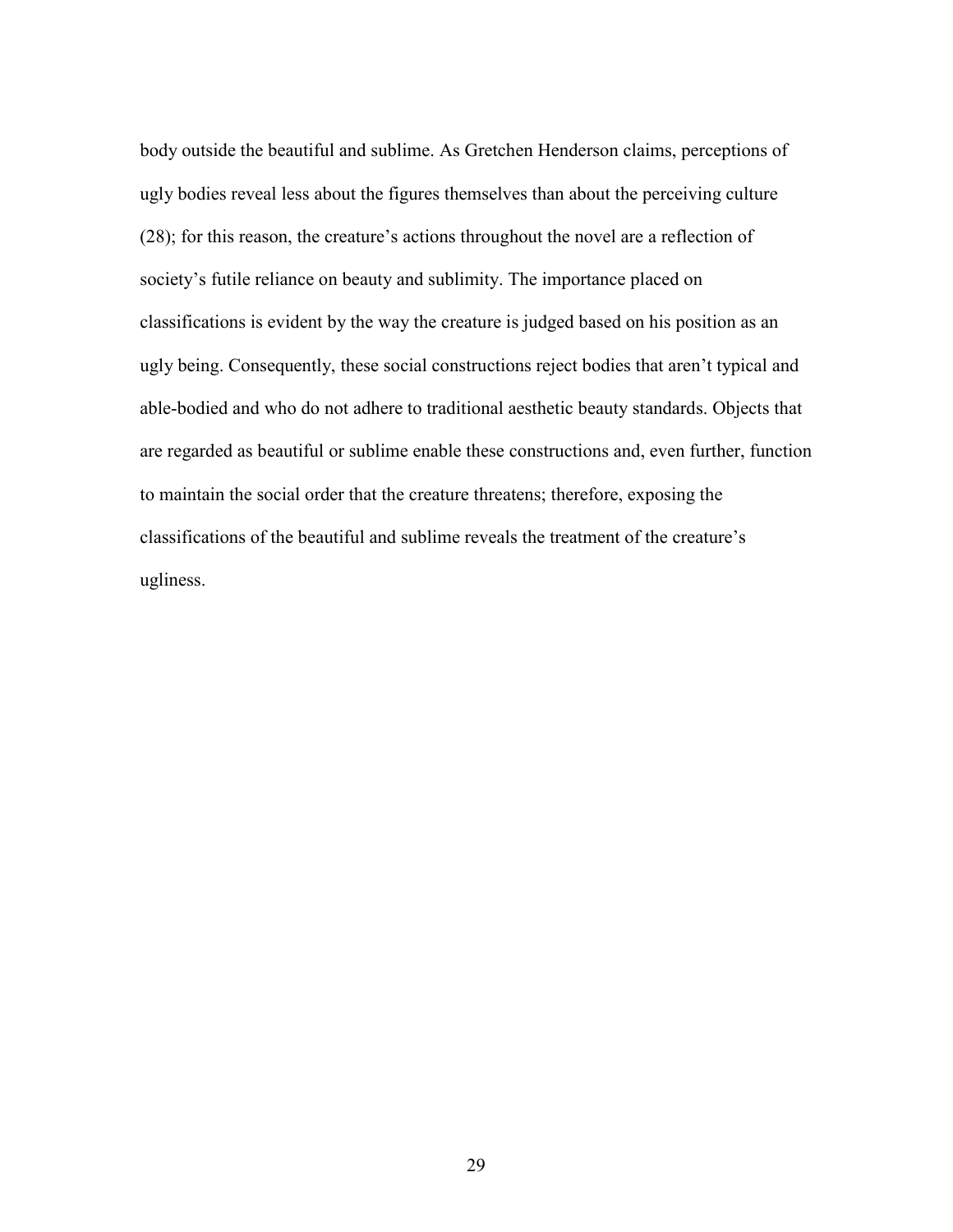### WORKS CITED

- Baldick, Chris. "[Assembling *Frankenstein*]." *Frankenstein: the 1818 Text, Contexts, Criticism*, edited by J. Paul Hunter, 2nd ed., Norton, 2012, 173-183.
- Bowerbank, Sylvia. "The Social Order VS The Wretch: Mary Shelley's Contradictory-Mindedness in Frankenstein." *ELH*, vol. 46, no. 3, 1979, pp. 418–431. *JSTOR*, JSTOR, www.jstor.org/stable/2872688.
- Brooks, Peter. "What is a Monster?" *Frankenstein: the 1818 Text, Contexts, Criticism*. edited by J. Paul Hunter, 2nd ed., Norton, 2012. 355-390.
- Burke, Edmund. *A Philosophical Enquiry Into the Origin of Our Ideas of the Sublime and Beautiful: With an Introductory Discourse Concerning Taste. Harper, 1844.*
- Cohen, Jeffrey Jerome. "Monster Culture (Seven Theses)." *Monster Theory: Reading Culture*, edited by Jeffrey Jerome Cohen, University of Minnesota Press, 1996. ProQuest Ebook Central,

https://ebookcentral.proquest.com/lib/clemson/detail.action?docID=310376.

- Coleman-Brown, Lerita M. "Stigma: An Enigma Demystified." *The Disability Studies Reader*, edited by Lennard J. Davis, 5th ed., New York: Routledge, Taylor & Francis Group, 2017. 145-159.
- Davis, Lennard J. "Introduction: Disability, Normality, and Power." *The Disability Studies Reader*, edited by Lennard J. Davis, 5th ed., New York: Routledge, Taylor & Francis Group, 2017. 1-14.
- Gigante, Denise. "Facing the Ugly: The Case of 'Frankenstein.'" *ELH*, vol. 67, no. 2, 2000, pp. 565–587. *JSTOR*, JSTOR, www.jstor.org/stable/30031925.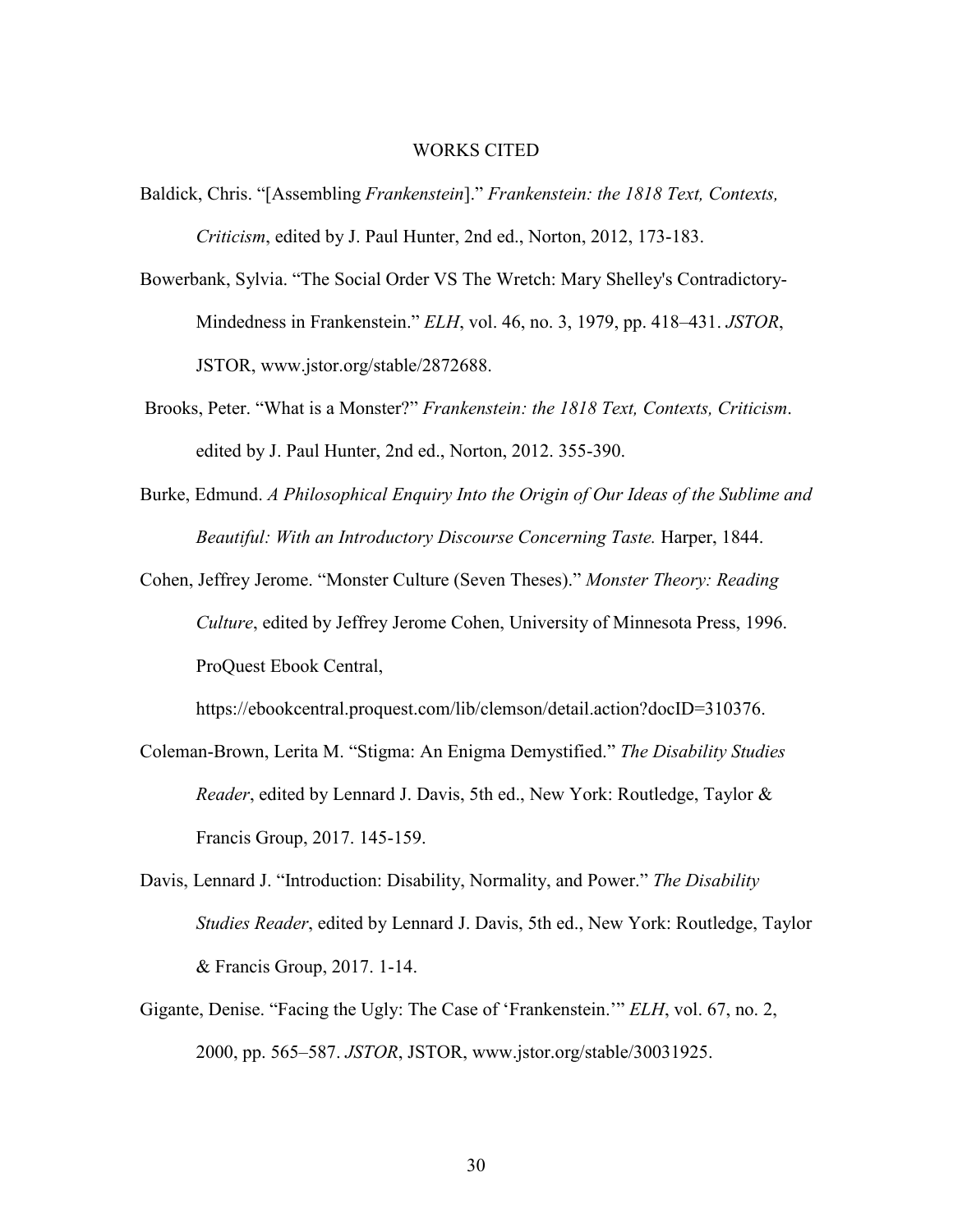- Goffman, Erving. "Selections from *Stigma.*" *The Disability Studies Reader*, edited by Lennard J. Davis, 5th ed., New York: Routledge, Taylor & Francis Group, 2017. 133-144.
- Halberstam, Judith. *Skin Shows: Gothic Horror and the Technology of Monsters*. Duke University Press, 1995.
- Hancock, Stephen. *The Romantic Sublime and Middle-Class Subjectivity in the Victorian Novel*. Routledge, 2013.

Henderson, Gretchen. *Ugliness: A Cultural History.* Reaktion Books, 2015.

Kristeva, Julia. *Powers of Horror: An Essay on Abjection*. Columbia Univ. Press, 2010.

- Poovey, Mary. *The Proper Lady and the Woman Writer*. University of Chicago Press, 1984.
- Shelley, Mary Wollstonecraft. *Frankenstein: the 1818 Text, Contexts, Criticism*, edited by J. Paul Hunter, 2nd ed., Norton, 2012.
- Siebers, Tobin. "Disability in Theory: From Social Constructionism to the New Realism of the Body." *American Literary History*, vol. 13, no. 4, 2001, pp. 737– 754. *JSTOR*, JSTOR, www.jstor.org/stable/3054594.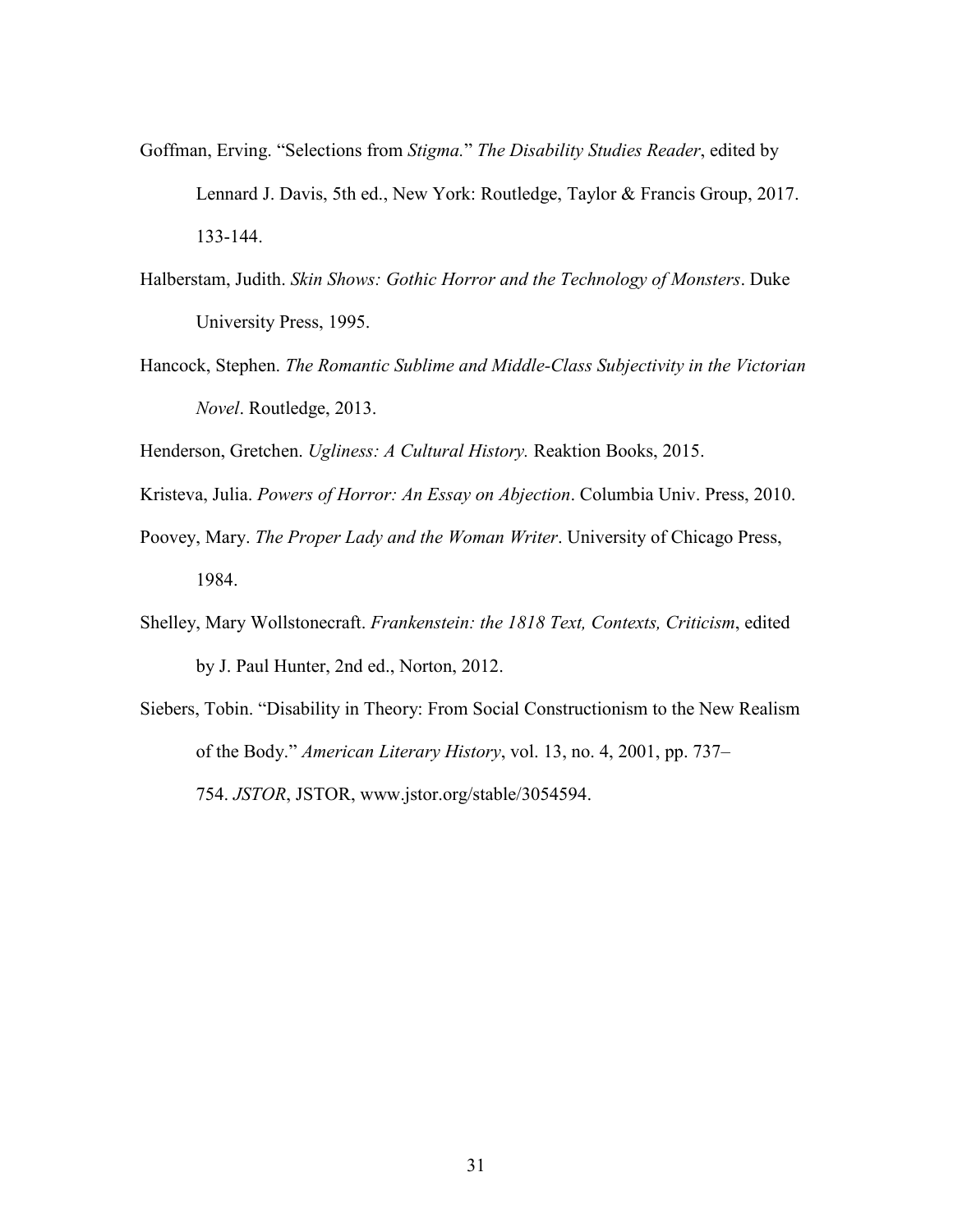### BIBLIOGRAPHY

Armstrong, Nancy. *Desire and Domestic Fiction*. Oxford University Press, 1989.

- Craciun, Adriana. "*Frankenstein*'s Politics." *The Cambridge Companion to* 
	- *`Frankenstein',* edited by Andrew Smith, Cambridge University Press, 2016. 84- 97.
- Gilbert, Sandra and Susan Gubar. "Mary Shelley's Monstrous Eve." *Frankenstein: the 1818 Text, Contexts, Criticism,* edited by J. Paul Hunter, 2nd ed., Norton, 2012, 328-344.
- Goffman, Erving. "Selections from *Stigma.*" *The Disability Studies Reader*, edited by Lennard J. Davis, 5th ed., Routledge, Taylor & Francis Group, 2017. 133-144.

Hall, Alice. *Literature and Disability*. New York: Routledge, 2016.

- Hoeveler, Diane Long. "*Frankenstein*, feminism, and literary theory." *The Cambridge Companion to Mary Shelley*, edited by Esther Schor, Cambridge University Press, 2003.
- Holmes, Richard. "[Mary Shelley and the Power of Contemporary Science]." *Frankenstein: the 1818 Text, Contexts, Criticism*, edited by J. Paul Hunter, 2nd ed., New York: Norton, 2012. 183-194.
- Hogle, Jerrold E. "Romantic Contexts." *The Cambridge Companion to `Frankenstein'.*  edited by Andrew Smith, Cambridge University Press, 2016. 41-55.
- Hustis, Harriet. "Responsible Creativity and the 'Modernity' of Mary Shelley's Prometheus." *SEL: Studies in English Literature, 1500-1900*, vol. 43, no. 4, 2003, pp. 845-858.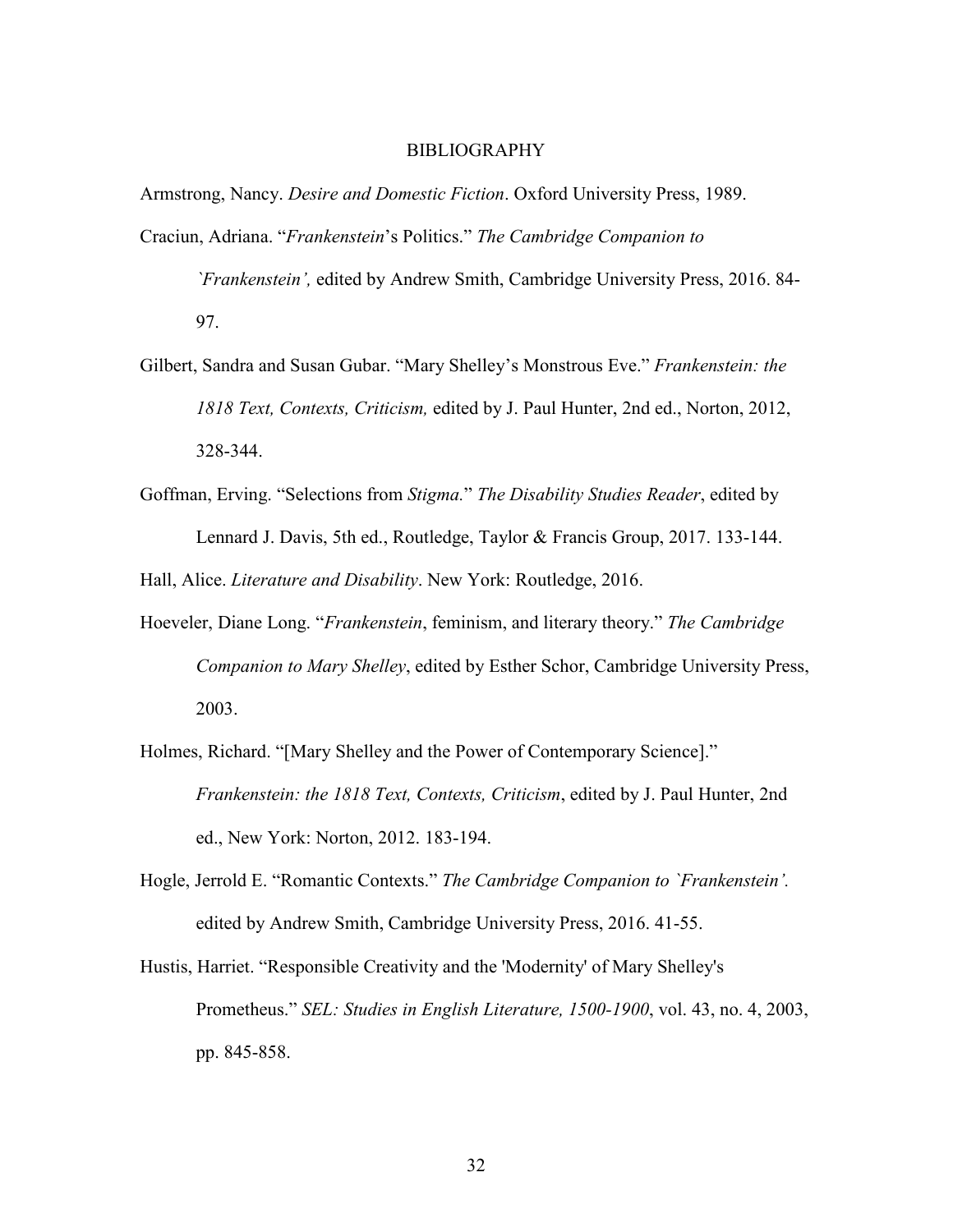Joshua, Essaka. "Picturesque Aesthetics: Theorising Deformity in the Romantic Era." *Disabling Romanticism: Body, Mind, and Text*, edited by Michael Bradshaw, Palgrave Macmillan, 2016. 29–48.

Lanone, Catherine. "The Context of the Novel." *The Cambridge Companion to `Frankenstein',* edited by Andrew Smith, Cambridge University Press, 2016. 56- 68.

- London, Bette. "Mary Shelley, *Frankenstein*, and the Spectacle of Masculinity," *Frankenstein: the 1818 Text, Contexts, Criticism*. edited by J. Paul Hunter, 2nd ed., Norton, 2012, 391-403.
- Meekosha, Helen and Russel Shuttleworth, "What's So 'Critical' about Critical Disability Studies?" edited by Lennard J. Davis, 5th ed., Routledge, Taylor & Francis Group, 2017. 175-194.
- Mellor, Anne K. "Making a "monster': an introduction to Frankenstein." *The Cambridge Companion to Mary Shelley*, edited by Esther Schor, Cambridge University Press, 2003. 9-25.
- Mellor, Anne K. "Possessing Nature: The Female in *Frankenstein." Frankenstein: the 1818 Text, Contexts, Criticism*, edited by J. Paul Hunter, 2nd ed., Norton, 2012. 355-368.
- *Monster Theory: Reading Culture*, edited by Jeffrey Jerome Cohen, University of Minnesota Press, 1996. ProQuest Ebook Central,

https://ebookcentral.proquest.com/lib/clemson/detail.action?docID=310376. Poovey, Mary. "My Hideous Progeny: The Lady and the Monster." *Frankenstein: the*